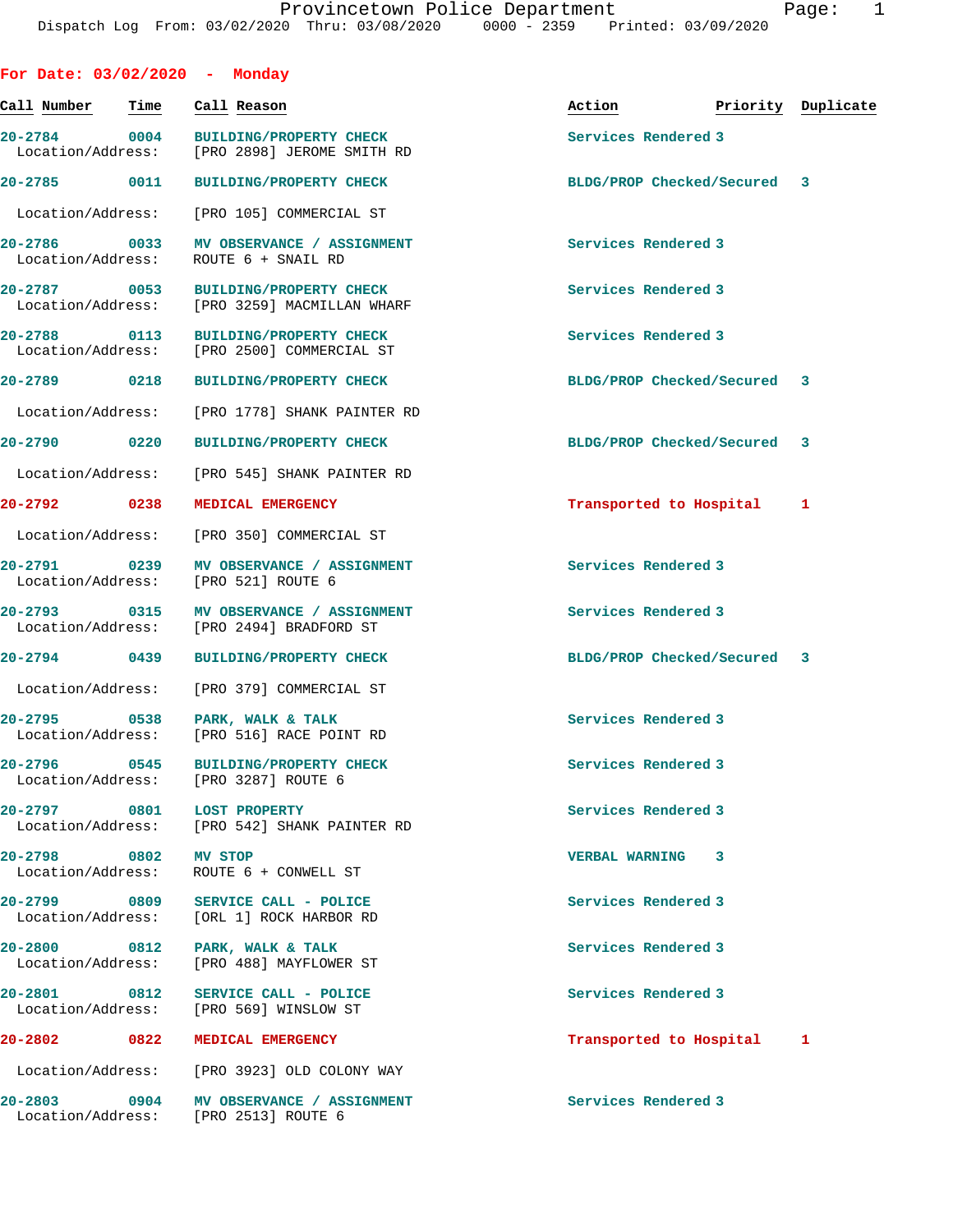|                                                               |      | Provincetown Police Department<br>Dispatch Log From: 03/02/2020 Thru: 03/08/2020 0000 - 2359 Printed: 03/09/2020 |                             | 2<br>Page:   |
|---------------------------------------------------------------|------|------------------------------------------------------------------------------------------------------------------|-----------------------------|--------------|
|                                                               |      | 20-2804 0949 LARCENY / FORGERY / FRAUD<br>Location/Address: [PRO 1179] NELSON AVE                                | $\overline{2}$<br>SPOKEN TO |              |
|                                                               |      | 20-2805 0953 HARASSMENT / THREATS<br>Location/Address: [PRO 542] SHANK PAINTER RD                                | $\overline{2}$<br>SPOKEN TO |              |
|                                                               |      | 20-2806 1111 SERVICE CALL - POLICE<br>Location/Address: [PRO 569] WINSLOW ST                                     | Services Rendered 3         |              |
| 20-2807 1117 LOST PROPERTY<br>Location/Address: COMMERCIAL ST |      |                                                                                                                  | Services Rendered 3         |              |
|                                                               |      | 20-2808 1128 PARKING COMPLAINT<br>Location/Address: [PRO 105] COMMERCIAL ST                                      | Services Rendered 3         |              |
| 20-2809 1135 FOLLOW UP                                        |      | Location/Address: [PRO 105] COMMERCIAL ST                                                                        | Services Rendered 2         |              |
|                                                               |      | 20-2810 1240 MEDICAL EMERGENCY<br>Location/Address: [PRO 3222] ALDEN ST                                          | PATIENT REFUSAL 1           |              |
|                                                               |      | 20-2812 1302 SERVICE CALL - POLICE<br>Location/Address: [PRO 569] WINSLOW ST                                     | Services Rendered 3         |              |
|                                                               |      | 20-2813 1332 LARCENY / FORGERY / FRAUD                                                                           | No Action Required          | $\mathbf{2}$ |
|                                                               |      | Location/Address: [PRO 542] SHANK PAINTER RD                                                                     |                             |              |
| 20-2814 1449 SCHOOL                                           |      | Location/Address: [PRO 569] WINSLOW ST                                                                           | Services Rendered 3         |              |
|                                                               |      | 20-2815 1634 BUILDING/PROPERTY CHECK                                                                             | BLDG/PROP Checked/Secured 3 |              |
|                                                               |      | Location/Address: [PRO 4136] BRADFORD ST                                                                         |                             |              |
|                                                               |      | 20-2816 1715 MEDICAL EMERGENCY                                                                                   | Transported to Hospital     | 1            |
|                                                               |      | Location/Address: [PRO 440] HARRY KEMP WAY                                                                       |                             |              |
|                                                               |      | 20-2817 1734 PARK, WALK & TALK                                                                                   | No Action Required          | 3            |
|                                                               |      | Location/Address: [PRO 3870] COMMERCIAL ST                                                                       |                             |              |
| 20-2818                                                       |      | 1754 BUILDING/PROPERTY CHECK                                                                                     | BLDG/PROP Checked/Secured 3 |              |
|                                                               |      | Location/Address: [PRO 3033] COMMERCIAL ST                                                                       |                             |              |
|                                                               |      | 20-2819 1933 BUILDING/PROPERTY CHECK                                                                             | BLDG/PROP Checked/Secured   | 3            |
|                                                               |      | Location/Address: [PRO 2898] JEROME SMITH RD                                                                     |                             |              |
| For Date: $03/03/2020$ - Tuesday                              |      |                                                                                                                  |                             |              |
| 20-2820                                                       | 0002 | <b>BUILDING/PROPERTY CHECK</b>                                                                                   | BLDG/PROP Checked/Secured   | -3           |
|                                                               |      | Location/Address: [PRO 530] SHANK PAINTER RD                                                                     |                             |              |
| 20-2821 0006                                                  |      | MV OBSERVANCE / ASSIGNMENT<br>Location/Address: [PRO 3611] CAPTAIN BERTIES WAY                                   | Services Rendered 3         |              |
|                                                               |      |                                                                                                                  |                             |              |

 Location/Address: [PRO 440] HARRY KEMP WAY **20-2823 0142 BUILDING/PROPERTY CHECK Services Rendered 3**  Location/Address: [PRO 3259] MACMILLAN WHARF

20-2824 0203 PARK, WALK & TALK **Services Rendered 3** Location/Address: [PRO 539] SHANK PAINTER RD

**20-2822 0107 BUILDING/PROPERTY CHECK BLDG/PROP Checked/Secured 3**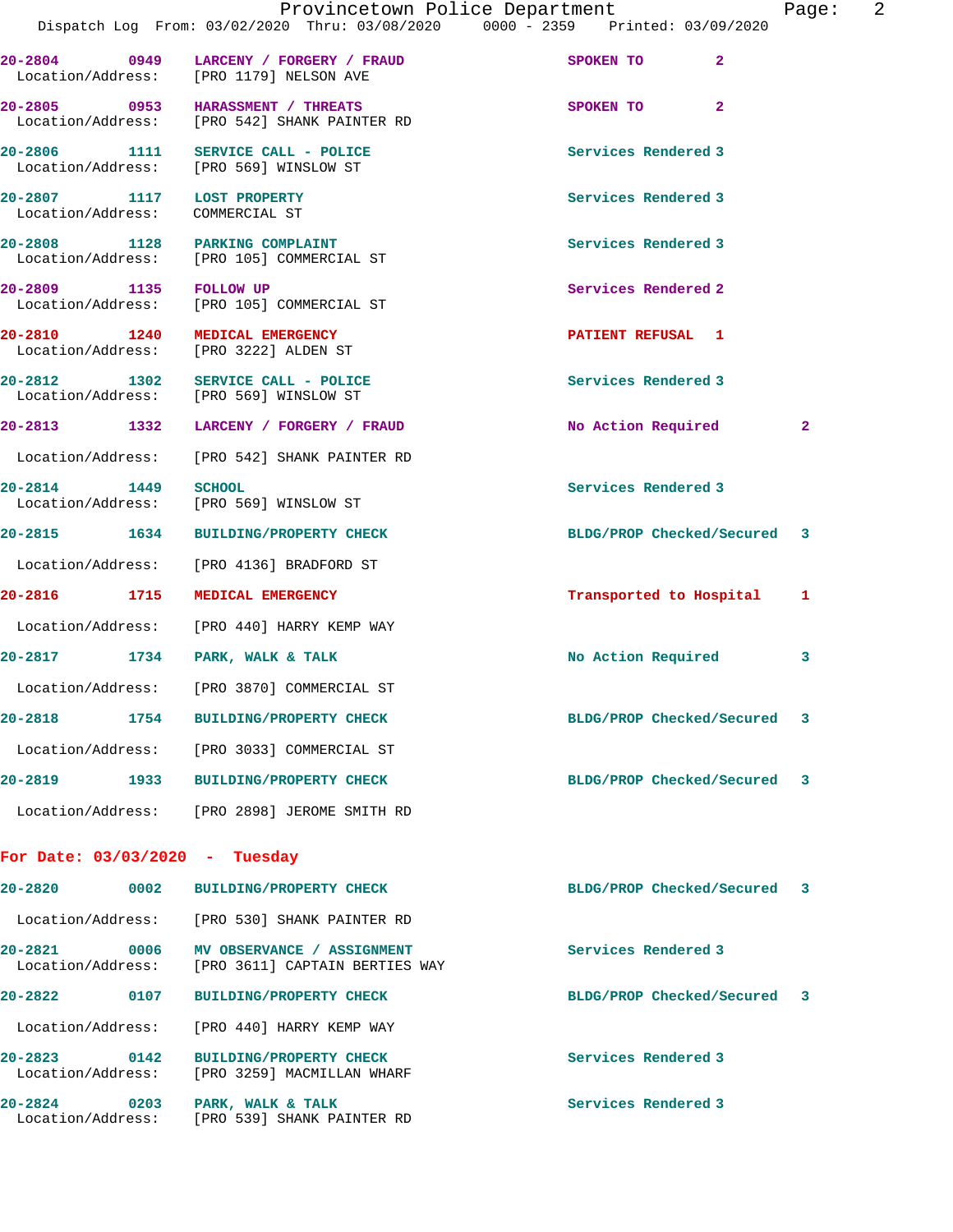Provincetown Police Department Fage: 3 Dispatch Log From: 03/02/2020 Thru: 03/08/2020 0000 - 2359 Printed: 03/09/2020 **20-2825 0426 BUILDING/PROPERTY CHECK BLDG/PROP Checked/Secured 3** Location/Address: [PRO 1778] SHANK PAINTER RD **20-2826 0429 BUILDING/PROPERTY CHECK BLDG/PROP Checked/Secured 3** Location/Address: [PRO 545] SHANK PAINTER RD **20-2827 0506 MV OBSERVANCE / ASSIGNMENT Services Rendered 3**  Location/Address: ROUTE 6 + SNAIL RD 20-2828 0607 BUILDING/PROPERTY CHECK Services Rendered 3<br>
Location/Address: [PRO 2490] PROVINCELANDS RD [PRO 2490] PROVINCELANDS RD **20-2829 0658 POLL COVERAGE Services Rendered 3**  Location/Address: [PRO 105] COMMERCIAL ST 20-2830 0811 PARK, WALK & TALK **Services Rendered 3**  Location/Address: [PRO 569] WINSLOW ST **20-2831 0812 PARK, WALK & TALK Services Rendered 3**  Location/Address: [PRO 488] MAYFLOWER ST **20-2833 0858 MV COMPLAINT Services Rendered 2**  Location/Address: [PRO 542] SHANK PAINTER RD **20-2834 0947 PARK, WALK & TALK Services Rendered 3**  Location/Address: [PRO 526] RYDER ST EXT **20-2835 1052 ANIMAL CALL Transferred Custody 2** Location/Address: GOSNOLD ST 20-2836 1141 PARK, WALK & TALK **Services Rendered 3**  Location/Address: [PRO 569] WINSLOW ST **20-2837 1200 FIRE - CO ALARM Services Rendered 1**  Location/Address: [PRO 3701] BRADFORD ST EXT 20-2839 1247 SERVICE CALL - POLICE **Services Rendered 3**<br>
Location/Address: [PRO 542] SHANK PAINTER RD [PRO 542] SHANK PAINTER RD **20-2840 1326 MV STOP VERBAL WARNING 3**  Location/Address: [PRO 3670] SHANK PAINTER RD **20-2841 1346 LOST CT LICENSE Services Rendered 3**  Location/Address: [PRO 542] SHANK PAINTER RD 20-2842 1347 PARK, WALK & TALK **Services Rendered 3**  Location/Address: [PRO 105] COMMERCIAL ST **20-2843 1402 MEDICAL EMERGENCY Transported to Hospital 1** Location/Address: [PRO 2842] COMMERCIAL ST

Location/Address: [PRO 1269] ALDEN ST

**20-2846 1508 LOST PROPERTY Services Rendered 3**  Location/Address: [PRO 1778] SHANK PAINTER RD

**20-2845 1517 MV OBSERVANCE / ASSIGNMENT Services Rendered 3** 

Location/Address: ROUTE 6

20-2877 1600 MV OBSERVANCE / ASSIGNMENT **Services Rendered 3** Location/Address: [PRO 3430] COMMERCIAL ST

[PRO 3611] CAPTAIN BERTIES WAY

**20-2848 1622 BUILDING/PROPERTY CHECK Services Rendered 3** 

**20-2844 1408 ASSIST CITIZEN Services Rendered 3** 

**20-2847 1535 MV STOP VERBAL WARNING 3**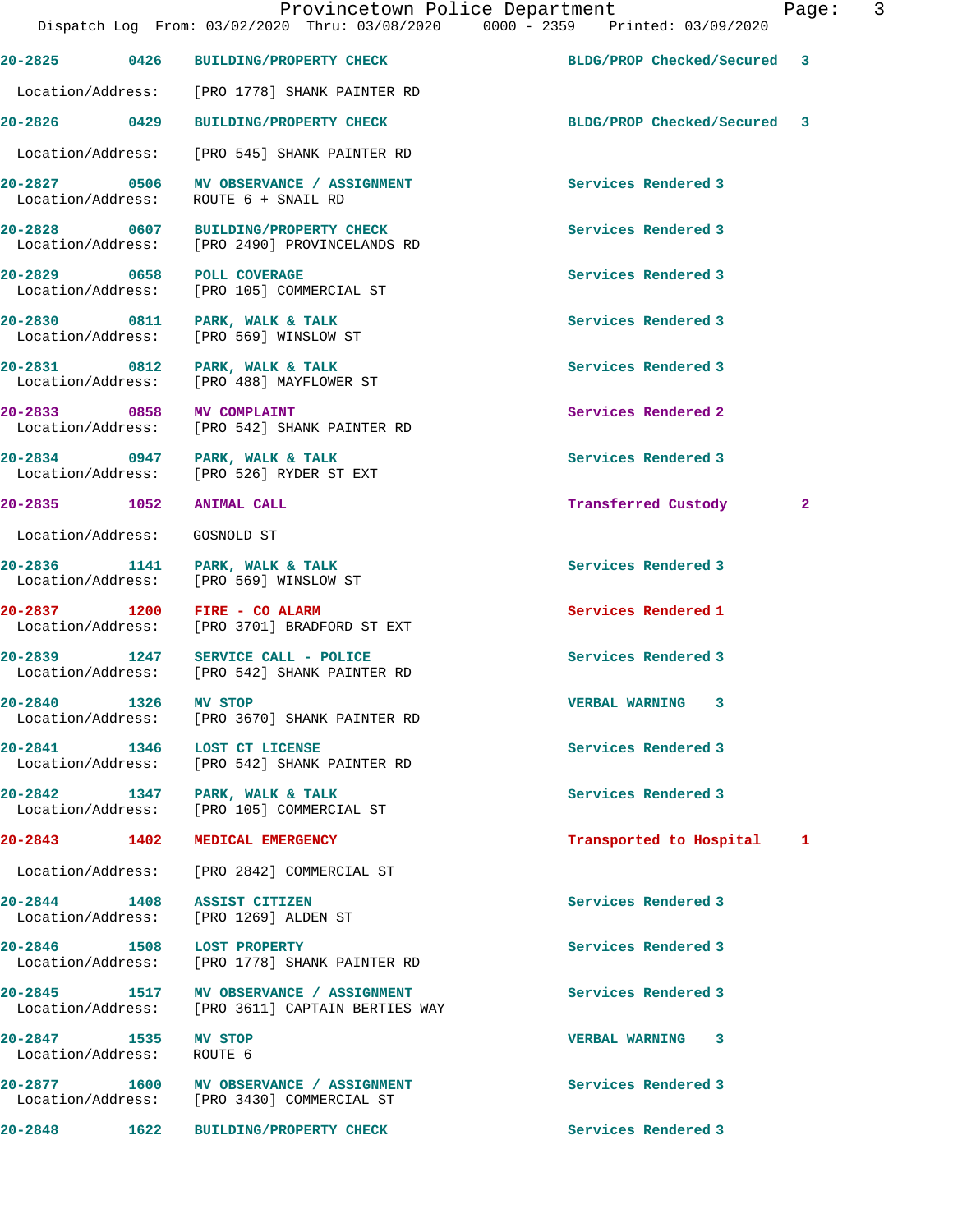|                                    | Provincetown Police Department<br>Dispatch Log From: 03/02/2020 Thru: 03/08/2020 0000 - 2359 Printed: 03/09/2020 | Page: $4$                   |  |
|------------------------------------|------------------------------------------------------------------------------------------------------------------|-----------------------------|--|
|                                    | Location/Address: [PRO 3121] COMMERCIAL ST                                                                       |                             |  |
| Location/Address: RYDER ST EXT     | 20-2849 1631 PARK, WALK & TALK                                                                                   | Services Rendered 3         |  |
|                                    | 20-2850 1708 ASSIST DEPARTMENT / MUTUAL AID<br>Location/Address: [PRO 2490] PROVINCELANDS RD                     | Services Rendered 3         |  |
| 20-2852 1752 MEDICAL EMERGENCY     | Location/Address: [PRO 1892] SHANK PAINTER RD                                                                    | <b>PATIENT REFUSAL 1</b>    |  |
| Location/Address: ROUTE 6          | 20-2853 1805 COMPLAINT - GENERAL                                                                                 | Could Not Locate 3          |  |
|                                    | 20-2855 2007 BUILDING/PROPERTY CHECK<br>Location/Address: [PRO 2540] RACE POINT RD                               | Services Rendered 3         |  |
| For Date: $03/04/2020$ - Wednesday |                                                                                                                  |                             |  |
|                                    | 20-2858 0000 BUILDING/PROPERTY CHECK<br>Location/Address: [PRO 3259] MACMILLAN WHARF                             | Services Rendered 3         |  |
|                                    | 20-2857 0002 BUILDING/PROPERTY CHECK                                                                             | BLDG/PROP Checked/Secured 3 |  |
|                                    | Location/Address: [PRO 569] WINSLOW ST                                                                           |                             |  |
|                                    | 20-2859 0003 BUILDING/PROPERTY CHECK<br>Location/Address: [PRO 526] RYDER ST EXT                                 | Services Rendered 3         |  |
|                                    | 20-2860 0012 MV OBSERVANCE / ASSIGNMENT<br>Location/Address: BRADFORD ST + RYDER ST                              | Services Rendered 3         |  |
|                                    | 20-2861 0030 MV OBSERVANCE / ASSIGNMENT<br>Location/Address: SNAIL RD + COMMERCIAL ST                            | Services Rendered 3         |  |
|                                    | 20-2862 0051 BUILDING/PROPERTY CHECK<br>Location/Address: [PRO 2540] RACE POINT RD                               | Services Rendered 3         |  |
|                                    | 20-2863 0101 BUILDING/PROPERTY CHECK<br>Location/Address: [PRO 2206] PILGRIMS LANDING                            | Services Rendered 3         |  |
| 20-2864                            | 0107 MV OBSERVANCE / ASSIGNMENT<br>Location/Address: BRADFORD ST + HOWLAND ST                                    | Services Rendered 3         |  |
|                                    | 20-2865 0122 BUILDING/PROPERTY CHECK                                                                             | BLDG/PROP Checked/Secured 3 |  |
| Location/Address:                  | [PRO 379] COMMERCIAL ST                                                                                          |                             |  |
| 20-2867 0140                       | <b>BUILDING/PROPERTY CHECK</b>                                                                                   | BLDG/PROP Checked/Secured 3 |  |
| Location/Address:                  | [PRO 175] COMMERCIAL ST                                                                                          |                             |  |
| 20-2868<br>0145                    | <b>BUILDING/PROPERTY CHECK</b>                                                                                   | BLDG/PROP Checked/Secured 3 |  |
| Location/Address:                  | [PRO 182] COMMERCIAL ST                                                                                          |                             |  |
| 20-2869 0212<br>Location/Address:  | <b>BUILDING/PROPERTY CHECK</b><br>[PRO 2512] JEROME SMITH RD                                                     | Services Rendered 3         |  |
| 20-2870 0228<br>Location/Address:  | MV OBSERVANCE / ASSIGNMENT<br>[PRO 447] JEROME SMITH RD                                                          | Services Rendered 3         |  |
| 20-2871 0406<br>Location/Address:  | MV OBSERVANCE / ASSIGNMENT<br>ROUTE 6 + SNAIL RD                                                                 | Services Rendered 3         |  |
| 20-2872                            | 0502 BUILDING/PROPERTY CHECK                                                                                     | BLDG/PROP Checked/Secured 3 |  |
|                                    | Location/Address: [PRO 3921] ROUTE 6                                                                             |                             |  |
| 20-2874<br>0604                    | MV OBSERVANCE / ASSIGNMENT                                                                                       | Services Rendered 3         |  |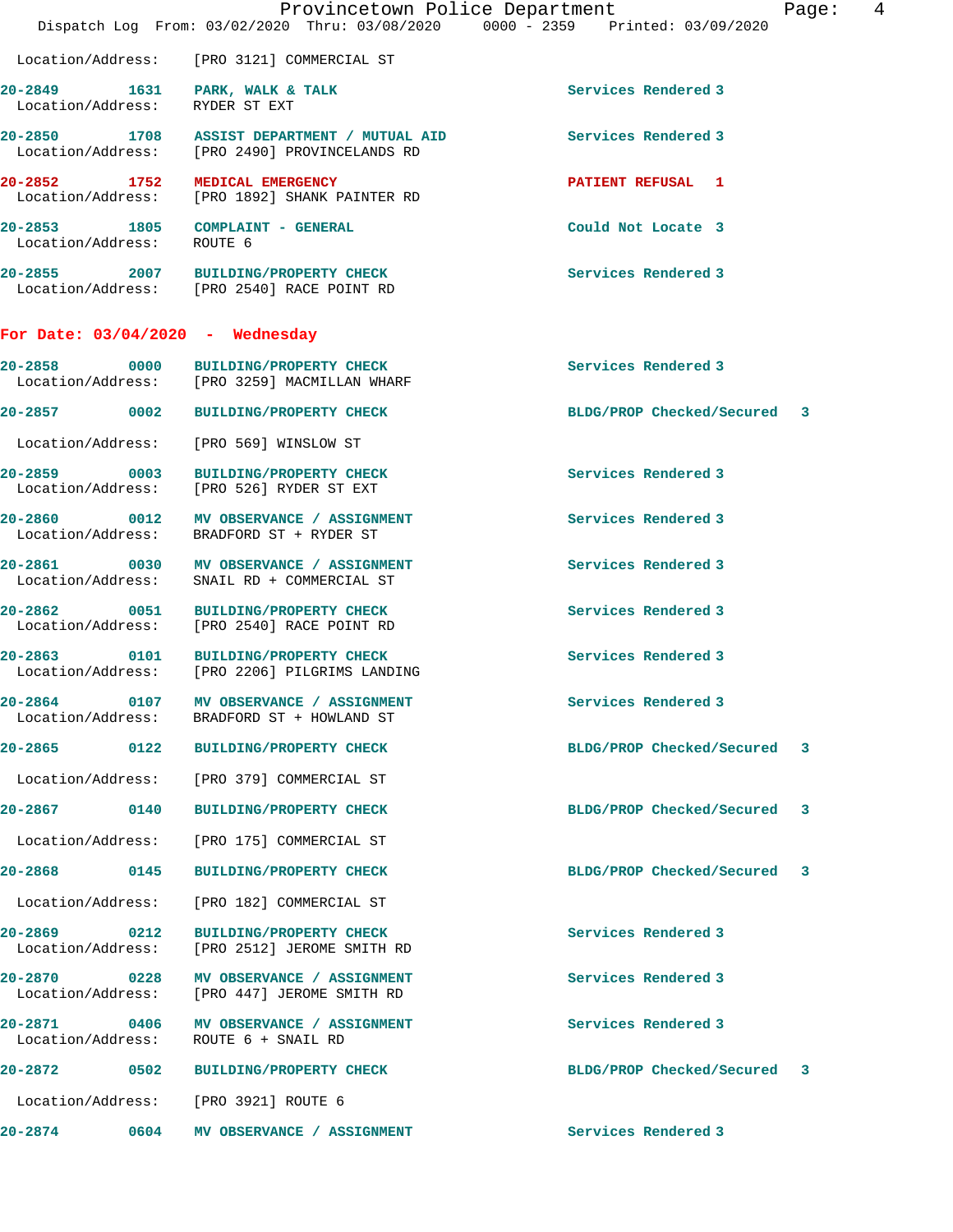| Location/Address: ROUTE 6                                        |                                                                                         |                             |
|------------------------------------------------------------------|-----------------------------------------------------------------------------------------|-----------------------------|
|                                                                  | 20-2873 0606 BUILDING/PROPERTY CHECK<br>Location/Address: [PRO 2490] PROVINCELANDS RD   | Services Rendered 3         |
| 20-2875 0625 HAZARDS<br>Location/Address: [PRO 1047] PEARL ST    |                                                                                         | Services Rendered 2         |
| Location/Address: ROUTE 6 + SNAIL RD                             | 20-2876 0748 MV OBSERVANCE / ASSIGNMENT                                                 | Services Rendered 3         |
|                                                                  | 20-2878 0753 MV OBSERVANCE / ASSIGNMENT<br>Location/Address: SHANK PAINTER RD + ROUTE 6 | Services Rendered 3         |
| 20-2879 0753 MV STOP<br>Location/Address: [PRO 2479] ROUTE 6     |                                                                                         | <b>VERBAL WARNING 3</b>     |
|                                                                  | 20-2880 0808 PARK, WALK & TALK<br>Location/Address: [PRO 2483] COMMERCIAL ST            | Services Rendered 3         |
| 20-2881 0814 PARK, WALK & TALK                                   | Location/Address: [PRO 569] WINSLOW ST                                                  | Services Rendered 3         |
| 20-2882 0814 911 - GENERAL                                       | Location/Address: [PRO 516] RACE POINT RD                                               | Services Rendered 1         |
| 20-2883 0910 911 - GENERAL                                       | Location/Address: [PRO 3296] SHANK PAINTER RD                                           | Services Rendered 1         |
| 20-2886 0924                                                     | <b>BUILDING/PROPERTY CHECK</b>                                                          | BLDG/PROP Checked/Secured 3 |
| Location/Address: [PRO 571] ALDEN ST                             |                                                                                         |                             |
| 20-2887 0927 MV DISABLED<br>Location/Address: [PRO 2518] ROUTE 6 |                                                                                         | Services Rendered 2         |
| 20-2888 1105 DOG INCIDENT                                        |                                                                                         | Citation / Warning Issued 2 |
|                                                                  | Location/Address: [PRO 2283] COMMERCIAL ST                                              |                             |
| 20-2889 1216 FOOD PANTRY                                         | Location/Address: [PRO 3296] SHANK PAINTER RD                                           | Services Rendered 3         |
| 20-2890 1246 MEDICAL EMERGENCY                                   |                                                                                         | Transported to Hospital 1   |
|                                                                  | Location/Address: [PRO 1431] SHIPS WAY RD                                               |                             |
| 20-2891 1324 PARK, WALK & TALK                                   | Location/Address: [PRO 105] COMMERCIAL ST                                               | Services Rendered 3         |
| Location/Address: [PRO 569] WINSLOW ST                           | 20-2892 1452 SERVICE CALL - POLICE                                                      | Services Rendered 3         |
|                                                                  | 20-2894 1553 BUILDING/PROPERTY CHECK<br>Location/Address: [PRO 564] BAYBERRY AVE        | Services Rendered 3         |
| Location/Address: ROUTE 6 + SNAIL RD                             | 20-2895 1617 MV OBSERVANCE / ASSIGNMENT                                                 | <b>VERBAL WARNING 3</b>     |
| 20-2896 1618 MV STOP<br>Location/Address: ROUTE 6                |                                                                                         | <b>VERBAL WARNING</b><br>3  |
| 20-2897 1637 MV STOP<br>Location/Address: ROUTE 6                |                                                                                         | <b>VERBAL WARNING 3</b>     |
| 20-2898 1651 PARK, WALK & TALK                                   | Location/Address: [PRO 105] COMMERCIAL ST                                               | Services Rendered 3         |
|                                                                  | 20-2899 1714 MV OBSERVANCE / ASSIGNMENT<br>Location/Address: RYDER ST + BRADFORD ST     | Services Rendered 3         |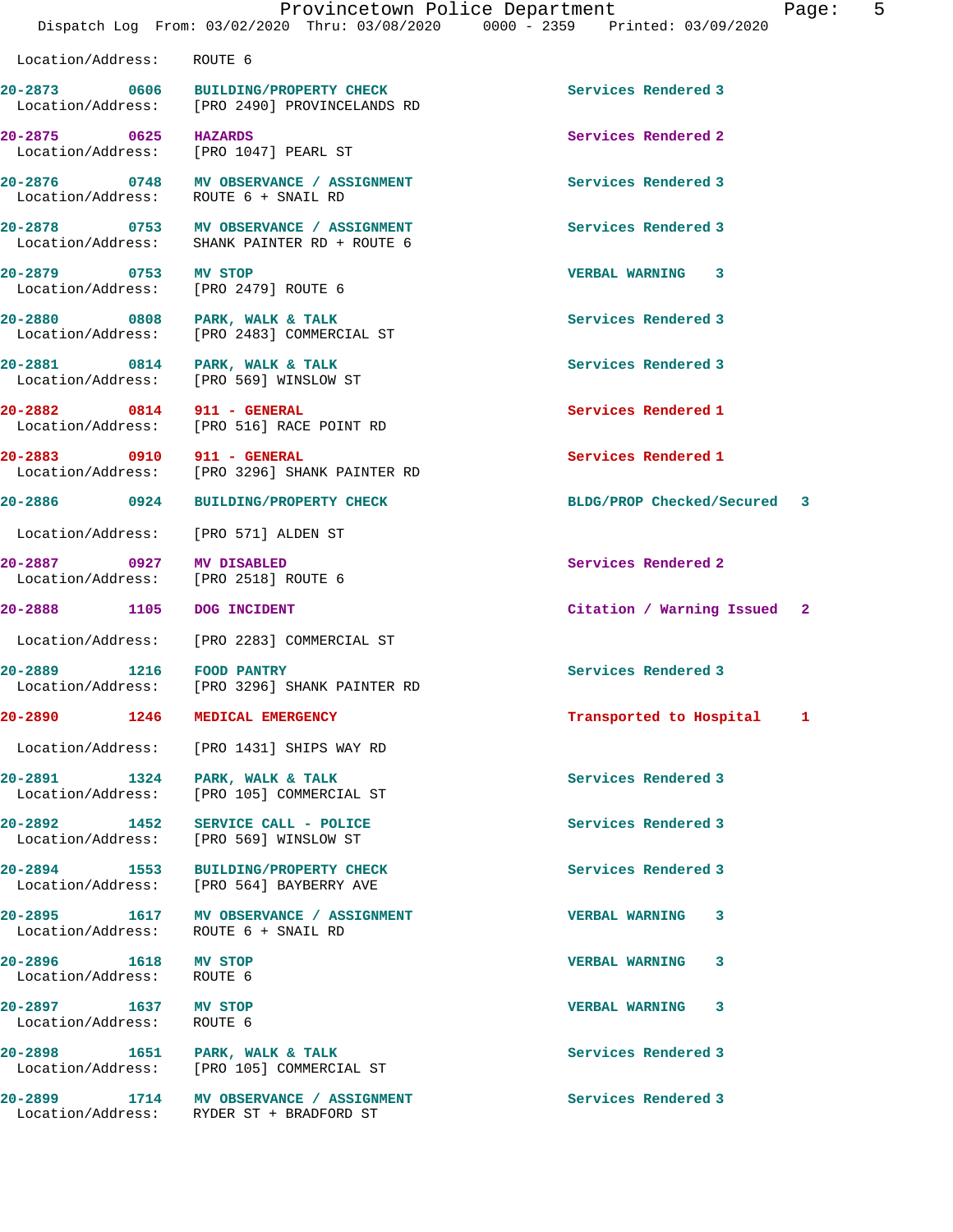Provincetown Police Department Fage: 6 Dispatch Log From: 03/02/2020 Thru: 03/08/2020 0000 - 2359 Printed: 03/09/2020 **20-2900 1733 MV STOP VERBAL WARNING 3**  Location/Address: ROUTE 6 **20-2901 1759 MEDICAL EMERGENCY Transported to Hospital 1** Location/Address: [PRO 440] HARRY KEMP WAY **20-2902 1821 MV STOP VERBAL WARNING 3**  Location/Address: [PRO 2479] ROUTE 6 **20-2903 1835 MV OBSERVANCE / ASSIGNMENT No Action Required 3** Location/Address: [PRO 183] COMMERCIAL ST **20-2904 1846 MEDICAL EMERGENCY PATIENT REFUSAL 1**  Location/Address: [PRO 442] HARRY KEMP WAY **20-2905 1916 BUILDING/PROPERTY CHECK Services Rendered 3**  Location/Address: [PRO 3259] MACMILLAN WHARF **20-2906 1922 MV OBSERVANCE / ASSIGNMENT Services Rendered 3**  Location/Address: [PRO 4136] BRADFORD ST **20-2907 1925 MV OBSERVANCE / ASSIGNMENT Services Rendered 3**  Location/Address: BRADFORD ST + HOWLAND ST **20-2908 2004 BUILDING/PROPERTY CHECK Services Rendered 3**  Location/Address: [PRO 106] COMMERCIAL ST **20-2909 2010 BUILDING/PROPERTY CHECK Services Rendered 3**  Location/Address: [PRO 2206] PILGRIMS LANDING 20-2911 2029 BUILDING/PROPERTY CHECK Services Rendered 3<br>
Location/Address: [PRO 3430] COMMERCIAL ST [PRO 3430] COMMERCIAL ST **20-2910 2031 MV OBSERVANCE / ASSIGNMENT Services Rendered 3**  Location/Address: ROUTE 6 + SNAIL RD **20-2912 2108 MV STOP Citation / Warning Issued 3** Location/Address: ROUTE 6 **20-2913 2148 BUILDING/PROPERTY CHECK Services Rendered 3**  Location/Address: [PRO 2977] COMMERCIAL ST **20-2914 2159 BUILDING/PROPERTY CHECK Services Rendered 3**  Location/Address: [PRO 2898] JEROME SMITH RD **20-2915 2336 BUILDING/PROPERTY CHECK Services Rendered 3**  Location/Address: [PRO 2494] BRADFORD ST **20-2917 2339 MV OBSERVANCE / ASSIGNMENT Services Rendered 3**  BRADFORD ST + HOWLAND ST **20-2916 2341 BUILDING/PROPERTY CHECK BLDG/PROP Checked/Secured 3** Location/Address: [PRO 3151] COMMERCIAL ST **20-2918 2354 BUILDING/PROPERTY CHECK BLDG/PROP Checked/Secured 3** Location/Address: [PRO 512] PRINCE ST **For Date: 03/05/2020 - Thursday**

**20-2921 0030 PARK, WALK & TALK Services Rendered 3**  Location/Address: [PRO 539] SHANK PAINTER RD **20-2920 0051 BUILDING/PROPERTY CHECK BLDG/PROP Checked/Secured 3** Location/Address: [PRO 413] CONWELL ST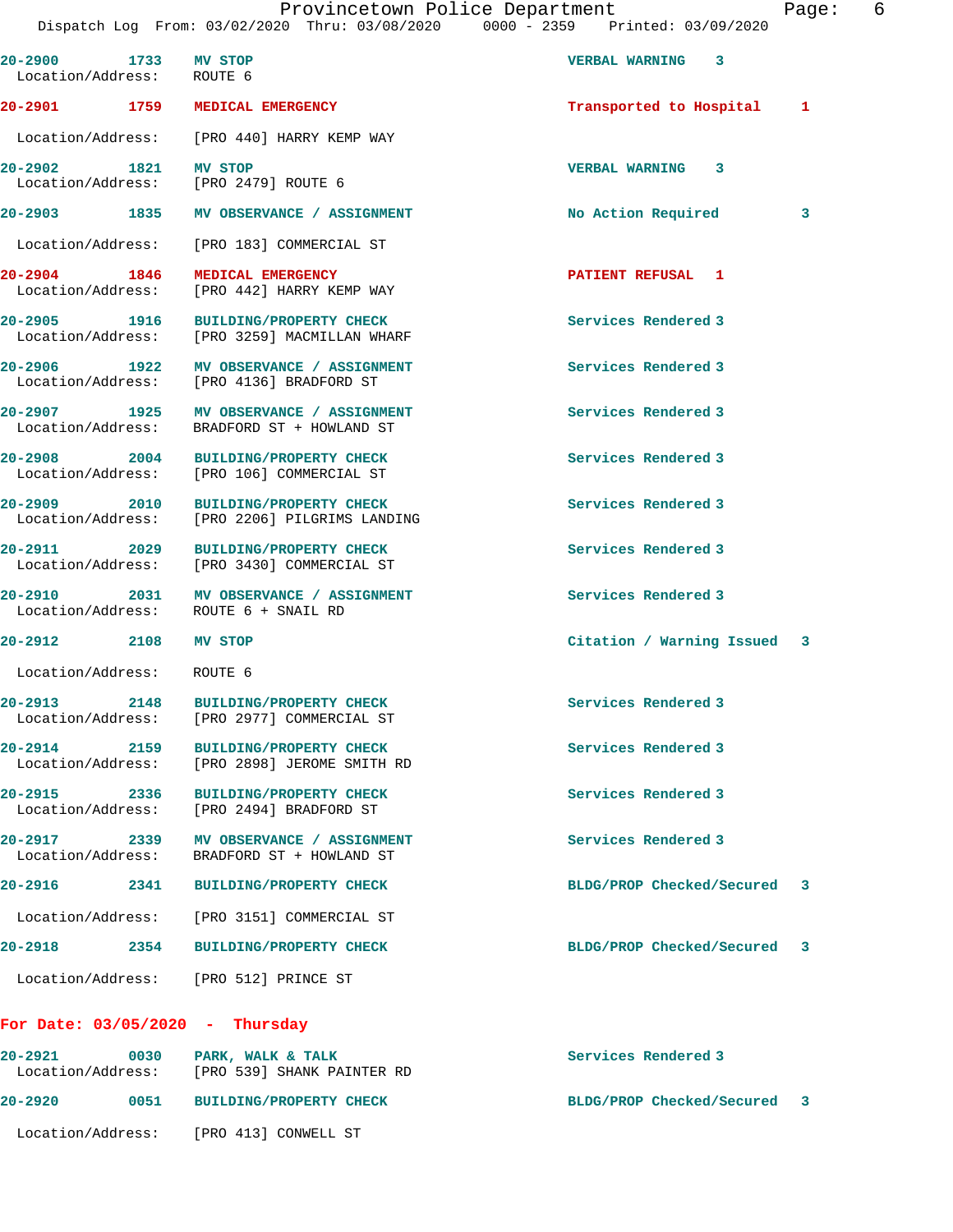Dispatch Log From: 03/02/2020 Thru: 03/08/2020 0000 - 2359 Printed: 03/09/2020 **20-2919 0053 BUILDING/PROPERTY CHECK BLDG/PROP Checked/Secured 3** Location/Address: [PRO 530] SHANK PAINTER RD **20-2923 0056 BUILDING/PROPERTY CHECK Services Rendered 3**  Location/Address: [PRO 2540] RACE POINT RD **20-2922 0059 MV OBSERVANCE / ASSIGNMENT Services Rendered 3**  Location/Address: CONWELL ST + ROUTE 6 **20-2924 0105 MV STOP VERBAL WARNING 3**  [PRO 2558] BRADFORD ST **20-2925 0114 MV OBSERVANCE / ASSIGNMENT Services Rendered 3**  Location/Address: [PRO 4136] BRADFORD ST **20-2926 0123 MV OBSERVANCE / ASSIGNMENT Services Rendered 3**  Location/Address: ROUTE 6 + SNAIL RD **20-2927 0141 MV STOP VERBAL WARNING 3**  Location/Address: BRADFORD ST + COMMERCIAL ST **20-2928 0154 ALARM - GENERAL False Alarm Weather (No Bill)** Location/Address: [PRO 3263] SPINNAKER LN **20-2929 0233 MV OBSERVANCE / ASSIGNMENT Services Rendered 3**  Location/Address: [PRO 3440] ROUTE 6 **20-2930 0259 BUILDING/PROPERTY CHECK BLDG/PROP Checked/Secured 3** Location/Address: [PRO 512] PRINCE ST **20-2931 0310 BUILDING/PROPERTY CHECK Services Rendered 3**  Location/Address: [PRO 3259] MACMILLAN WHARF **20-2932 0343 BUILDING/PROPERTY CHECK Services Rendered 3**  Location/Address: [PRO 521] ROUTE 6 **20-2933 0522 BUILDING/PROPERTY CHECK BLDG/PROP Checked/Secured 3** Location/Address: [PRO 3287] ROUTE 6 **20-2934 0524 BUILDING/PROPERTY CHECK Services Rendered 3**  Location/Address: [PRO 75] CAPTAIN BERTIES WAY **20-2935 0534 MEDICAL EMERGENCY Transported to Hospital 1** Location/Address: [PRO 3222] ALDEN ST **20-2936 0546 MV OBSERVANCE / ASSIGNMENT Services Rendered 3**  Location/Address: ROUTE 6 + HOWLAND ST 20-2937 **0555 MV OBSERVANCE / ASSIGNMENT** Services Rendered 3 Location/Address: JEROME SMITH RD + SHANK PAINTER RD **20-2938 0744 TRAFFIC CONTROL Services Rendered 3**  Location/Address: MAYFLOWER AVE + COMMERCIAL ST **20-2939 0807 MV OBSERVANCE / ASSIGNMENT Services Rendered 3**  Location/Address: ROUTE 6 + SNAIL RD 20-2941 0817 PARK, WALK & TALK **Services Rendered 3**  Location/Address: [PRO 569] WINSLOW ST **20-2942 0841 BUILDING/PROPERTY CHECK BLDG/PROP Checked/Secured 3** Location/Address: [PRO 3287] ROUTE 6

**20-2943 0845 BUILDING/PROPERTY CHECK BLDG/PROP Checked/Secured 3**

**1**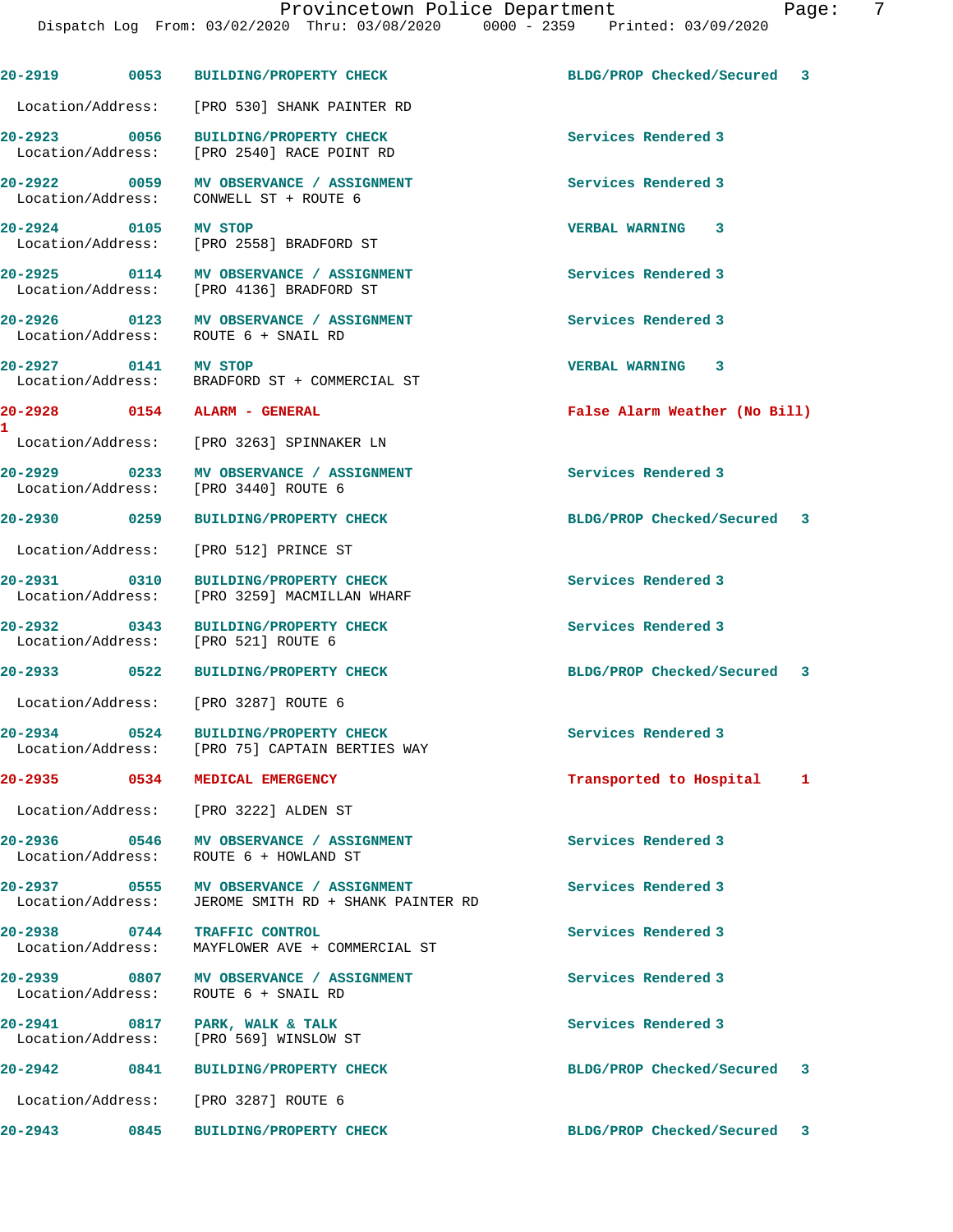20-2944 **0904 MV OBSERVANCE / ASSIGNMENT** Services Rendered 3

**20-2947 1140 MV STOP VERBAL WARNING 3**  Location/Address: [PRO 2479] ROUTE 6 **20-2948 1220 DISTURBANCE - FIGHT / ARGUMENT Services Rendered 1**  Location/Address: [PRO 488] MAYFLOWER ST **20-2950 1406 ANIMAL CALL Services Rendered 2**  Location/Address: [PRO 2998] BRADFORD ST EXT **20-2951** 1458 PARK, WALK & TALK **Services Rendered 3**<br>
Location/Address: [PRO 569] WINSLOW ST [PRO 569] WINSLOW ST **20-2952 1500 PARK, WALK & TALK Services Rendered 3**  Location/Address: [PRO 105] COMMERCIAL ST 20-2953 1533 PARK, WALK & TALK **Services Rendered 3** Location/Address: [PRO 3870] COMMERCIAL ST

Location/Address: [PRO 488] MAYFLOWER ST

Location/Address: [PRO 1190] COMMERCIAL ST

Location/Address: SHANK PAINTER RD + JEROME SMITH RD

Location/Address: [PRO 3259] MACMILLAN WHARF

Location/Address: [PRO 488] MAYFLOWER ST

**20-2955 1612 MV OBSERVANCE / ASSIGNMENT Services Rendered 3**  Location/Address: HIGH POLE HILL + BRADFORD ST

**20-2957 1627 MV OBSERVANCE / ASSIGNMENT Services Rendered 3** 

Location/Address: [PRO 3243] SHANK PAINTER RD

**20-2959 1635 MV STOP VERBAL WARNING 3**  Location/Address: ROUTE 6 + SHANK PAINTER RD

[PRO 488] MAYFLOWER ST

Location/Address:

Location/Address: ROUTE 6 + SHANK PAINTER RD

**20-2961 1714 MV OBSERVANCE / ASSIGNMENT Services Rendered 3** 

Location/Address: ROUTE 6 + SNAIL RD

Location/Address: [PRO 488] MAYFLOWER ST

Location/Address: ROUTE 6 + CONWELL ST

Location/Address: [PRO 3427] STABLE PATH

**20-2967 1906 BUILDING/PROPERTY CHECK Services Rendered 3**  Location/Address: [PRO 526] RYDER ST EXT

**20-2954 1602 BUILDING/PROPERTY CHECK Services Rendered 3** 

**20-2956 1611 PARK, WALK & TALK Services Rendered 3** 

Location/Address: HARRY KEMP WAY + BREWSTER ST

**20-2958 1633 MV OBSERVANCE / ASSIGNMENT Services Rendered 3** 

20-2960 1642 PARK, WALK & TALK **Services Rendered 3** 1642 PARK, WALK & TALK Services Rendered 3

**20-2963 1727 MV OBSERVANCE / ASSIGNMENT Services Rendered 3** 

**20-2964 1811 PARK, WALK & TALK Services Rendered 3** 

**20-2965 1830 ASSIST CITIZEN SPOKEN TO 3** 

**20-2945 1004 SERVICE CALL - POLICE Services Rendered 3** 

**20-2962 1708 MV STOP Citation / Warning Issued 3**

**20-2966 1835 MV STOP Citation / Warning Issued 3**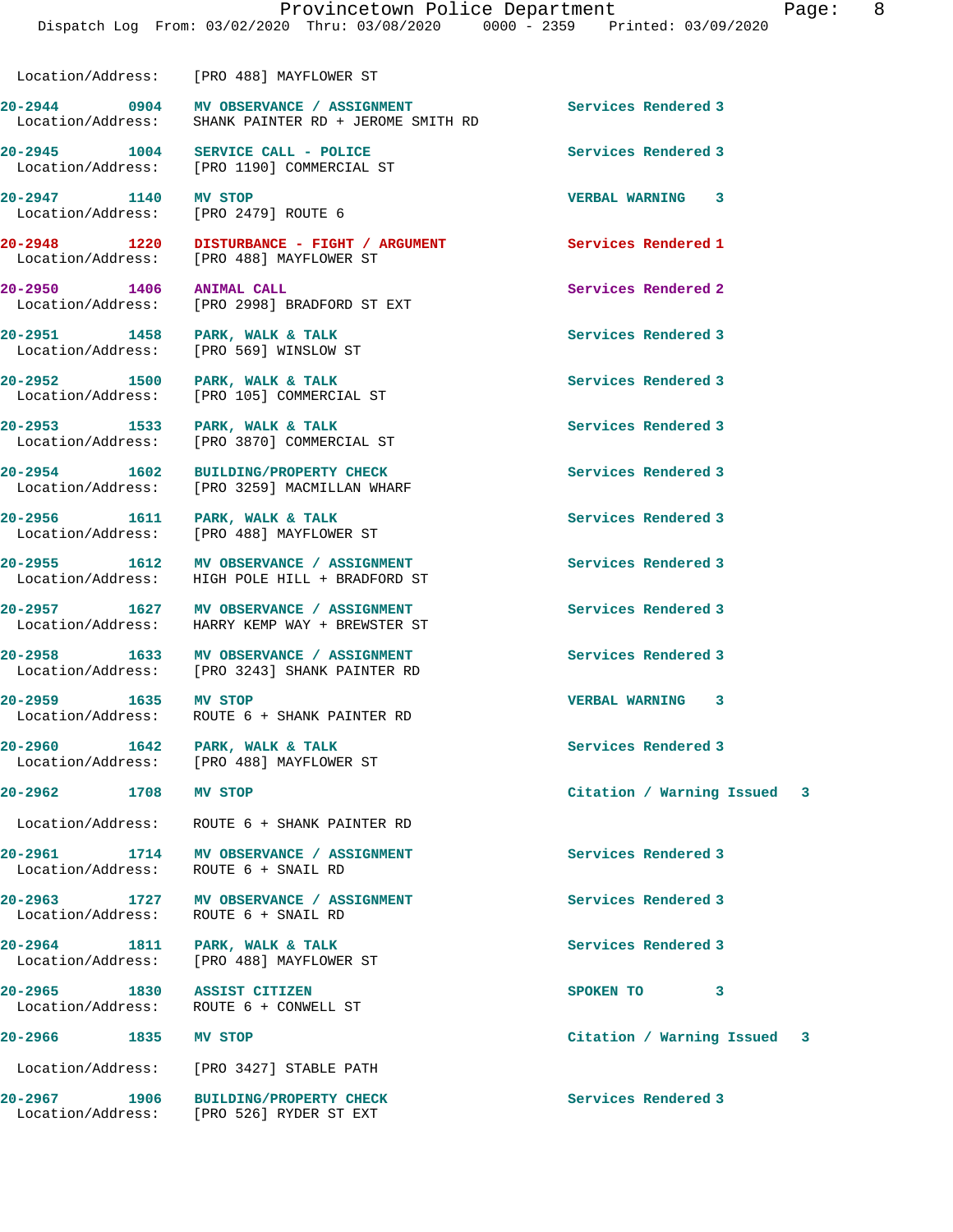| 20-2968<br>2019<br>Location/Address: | MV OBSERVANCE / ASSIGNMENT<br>BRADFORD ST + SNOW ST       | Services Rendered 3 |
|--------------------------------------|-----------------------------------------------------------|---------------------|
| 20-2969<br>2027<br>Location/Address: | MV STOP<br>BRADFORD ST + HANCOCK ST                       | Vehicle Towed<br>3  |
| 20-2970<br>2212<br>Location/Address: | <b>BUILDING/PROPERTY CHECK</b><br>FRO 25401 RACE POINT RD | Services Rendered 3 |

**20-2971 2259 MV COMPLAINT Vehicle Towed 2**  PLEASANT ST + BRADFORD ST **20-2972 2344 PARK, WALK & TALK Services Rendered 3**  Location/Address: [PRO 3870] COMMERCIAL ST

**For Date: 03/06/2020 - Friday**

**20-2973 0032 MV OBSERVANCE / ASSIGNMENT Services Rendered 3**  Location/Address: BRADFORD ST + HOWLAND ST **20-2974 0100 BUILDING/PROPERTY CHECK Services Rendered 3**  Location/Address: [PRO 2540] RACE POINT RD **20-2975 0103 MV OBSERVANCE / ASSIGNMENT Services Rendered 3**  CONWELL ST + ROUTE 6

**20-2976 0112 BUILDING/PROPERTY CHECK Services Rendered 3**  Location/Address: [PRO 2206] PILGRIMS LANDING

**20-2977 0127 BUILDING/PROPERTY CHECK Services Rendered 3**  Location/Address: [PRO 2483] COMMERCIAL ST

**20-2978 0138 MV OBSERVANCE / ASSIGNMENT Services Rendered 3**  Location/Address: ROUTE 6 + SNAIL RD

**20-2979 0211 FOLLOW UP Services Rendered 2**  Location/Address: [PRO 414] CONWELL ST

Location/Address: [PRO 1952] COMMERCIAL ST

**20-2981 0528 MV OBSERVANCE / ASSIGNMENT Services Rendered 3**  Location/Address: ROUTE 6 + HOWLAND ST

**20-2982 0538 BUILDING/PROPERTY CHECK Services Rendered 3**  Location/Address: [PRO 3259] MACMILLAN WHARF

**20-2983 0550 ASSIST DEPARTMENT / MUTUAL AID FOLLOW UP 3**  Location/Address: [PRO 2499] RACE POINT RD

**20-2984 0557 MV OBSERVANCE / ASSIGNMENT Services Rendered 3**  CONWELL ST + ROUTE 6

**20-2986 0718 MV STOP VERBAL WARNING 3**  Location/Address: WEST VINE ST + BRADFORD ST EXT

Location/Address: [PRO 2499] RACE POINT RD

**20-2988 0737 BUILDING/PROPERTY CHECK Services Rendered 3**  Location/Address: [PRO 3259] MACMILLAN WHARF

**20-2989 0757 MV DISABLED Services Rendered 2**  Location/Address: [PRO 2519] ROUTE 6

Location/Address: [PRO 453] KILEY CT

**20-2980 0225 BUILDING/PROPERTY CHECK BLDG/PROP Checked/Secured 3**

**20-2987 0730 BUILDING/PROPERTY CHECK BLDG/PROP Checked/Secured 3**

**20-2990 0801 MV COMPLAINT Services Rendered 2**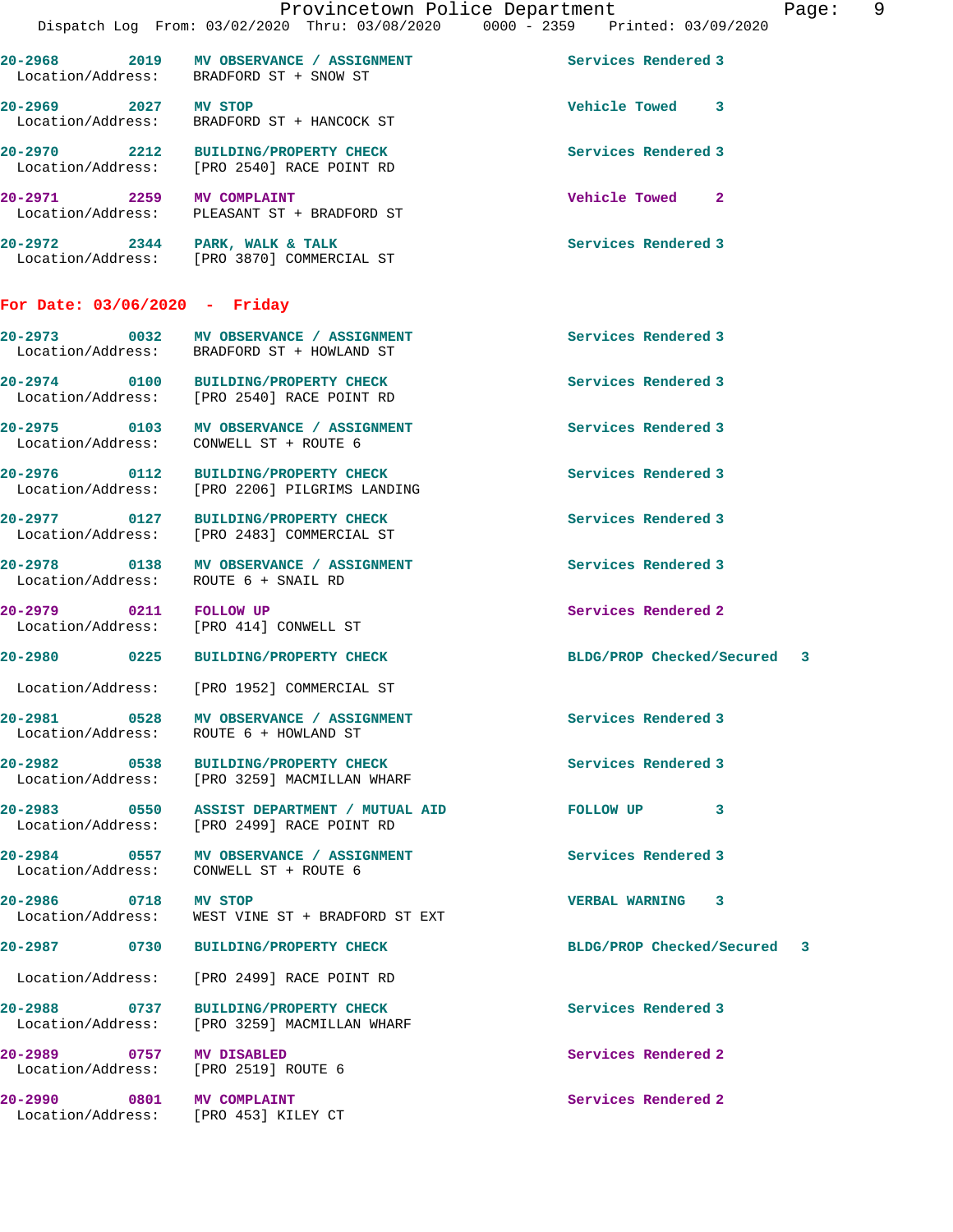20-2991 0813 PARK, WALK & TALK **Services Rendered 3** 

 Location/Address: [PRO 488] MAYFLOWER ST 20-2992 0816 PARK, WALK & TALK **Services Rendered** 3 Location/Address: [PRO 569] WINSLOW ST **20-2993 0828 SERVICE NOTIFICATION Services Rendered 3**  Location/Address: [PRO 2283] COMMERCIAL ST **20-2994 0901 MV OBSERVANCE / ASSIGNMENT Services Rendered 3**  Location/Address: [PRO 3440] ROUTE 6 **20-2995 0915 MV STOP VERBAL WARNING 3**  Location/Address: [PRO 2513] ROUTE 6 **20-2996 0941 BUILDING/PROPERTY CHECK BLDG/PROP Checked/Secured 3** Location/Address: [PRO 3317] CEMETERY RD 20-2997 **0943** PARK, WALK & TALK **Services Rendered 3**  Location/Address: [PRO 488] MAYFLOWER ST **20-2998 1017 BY-LAW VIOLATION Services Rendered 2**  [PRO 488] MAYFLOWER ST **20-3000 1116 PARK, WALK & TALK BLDG/PROP Checked/Secured 3** Location/Address: [PRO 105] COMMERCIAL ST **20-2999 1120 BUILDING/PROPERTY CHECK Services Rendered 3**  Location/Address: [PRO 3430] COMMERCIAL ST **20-3001 1121 MV STOP Citation / Warning Issued 3** Location/Address: [PRO 1236] COMMERCIAL ST **20-3002 1149 911 - GENERAL Services Rendered 1**  Location/Address: [PRO 488] MAYFLOWER ST **20-3004 1218 MV COLLISION Services Rendered 1 1218 MV COLLISION** ST [PRO 2277] BRADFORD ST **20-3003 1219 BUILDING/PROPERTY CHECK Services Rendered 3**  Location/Address: [PRO 2483] COMMERCIAL ST **20-3005 1221 MEDICAL EMERGENCY Transported to Hospital 1** Location/Address: [PRO 3222] ALDEN ST **20-3006 1229 PET PANTRY Services Rendered 3**  Location/Address: [PRO 3296] SHANK PAINTER RD **20-3007 1257 PET PANTRY Services Rendered 3**  [PRO 537] SHANK PAINTER RD **20-3008 1336 MEDICAL EMERGENCY Transported to Hospital 1** Location/Address: [PRO 2519] ROUTE 6 **20-3010 1456 SERVICE CALL - POLICE Services Rendered 3**  Location/Address: [PRO 569] WINSLOW ST 20-3011 1458 SERVICE CALL - POLICE **Services Rendered 3** Location/Address: [PRO 488] MAYFLOWER ST [PRO 488] MAYFLOWER ST **20-3012 1519 SUSPICIOUS ACTIVITY Services Rendered 2**  Location/Address: [PRO 3430] COMMERCIAL ST 20-3013 1523 PARK, WALK & TALK **Services Rendered 3** Location/Address: [PRO 175] COMMERCIAL ST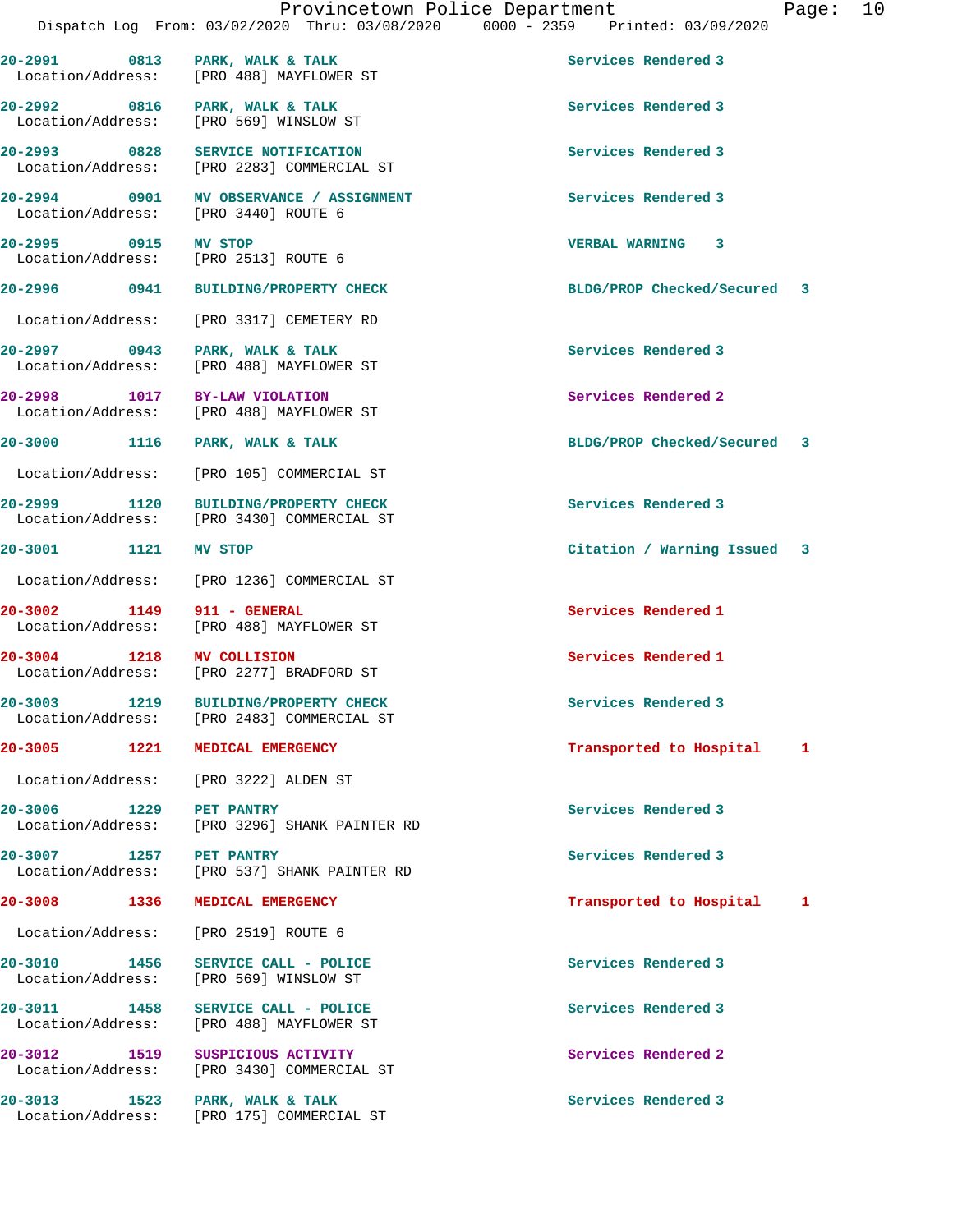|                                                   | Provincetown Police Department<br>Dispatch Log From: 03/02/2020 Thru: 03/08/2020 0000 - 2359 Printed: 03/09/2020 |                             | Page: | 11 |
|---------------------------------------------------|------------------------------------------------------------------------------------------------------------------|-----------------------------|-------|----|
|                                                   | 20-3015 1601 MV OBSERVANCE / ASSIGNMENT                                                                          | Citation / Warning Issued 3 |       |    |
|                                                   | Location/Address: [PRO 4136] BRADFORD ST                                                                         |                             |       |    |
| 20-3017 1608 MV STOP<br>Location/Address:         | ROUTE 6                                                                                                          | VERBAL WARNING 3            |       |    |
| 20-3020 1608 ANIMAL CALL                          | Location/Address: [TRU] ROUTE 6                                                                                  | Services Rendered 2         |       |    |
| 20-3018 1609 MV STOP                              |                                                                                                                  | Citation / Warning Issued 3 |       |    |
|                                                   | Location/Address: BRADFORD ST + SHANK PAINTER RD                                                                 |                             |       |    |
|                                                   | 20-3016 1610 MV OBSERVANCE / ASSIGNMENT<br>Location/Address: HOWLAND ST + BRADFORD ST                            | Services Rendered 3         |       |    |
| 20-3019 1614 MV STOP                              | Location/Address: [TRU] ROUTE 6                                                                                  | VERBAL WARNING 3            |       |    |
|                                                   | 20-3021 1628 MV OBSERVANCE / ASSIGNMENT<br>Location/Address: JOHNSON ST + BRADFORD ST                            | Services Rendered 3         |       |    |
|                                                   | 20-3022 1646 MV OBSERVANCE / ASSIGNMENT<br>Location/Address: BRADFORD ST + RYDER ST                              | Services Rendered 3         |       |    |
| 20-3023 1756 MV STOP                              | Location/Address: [PRO 44] BRADFORD ST                                                                           | VERBAL WARNING 3            |       |    |
|                                                   | 20-3024 1758 MV COLLISION<br>Location/Address: [PRO 3921] ROUTE 6                                                | Services Rendered 1         |       |    |
| 20-3025 1811 MV STOP                              | Location/Address: BRADFORD ST + SHANK PAINTER RD                                                                 | VERBAL WARNING 3            |       |    |
| 20-3026 1834 MV STOP                              |                                                                                                                  | Citation / Warning Issued 3 |       |    |
|                                                   | Location/Address: [PRO 539] SHANK PAINTER RD                                                                     |                             |       |    |
| 20-3027 1843 MV STOP<br>Location/Address: ROUTE 6 |                                                                                                                  | <b>VERBAL WARNING 3</b>     |       |    |
|                                                   | 20-3028 2025 MV OBSERVANCE / ASSIGNMENT<br>Location/Address: ROUTE 6 + SNAIL RD                                  | Services Rendered 3         |       |    |
|                                                   | 20-3029 2051 BUILDING/PROPERTY CHECK<br>Location/Address: [PRO 526] RYDER ST EXT                                 | Services Rendered 3         |       |    |
|                                                   | 20-3030 2109 BUILDING/PROPERTY CHECK<br>Location/Address: [PRO 2500] COMMERCIAL ST                               | Services Rendered 3         |       |    |
|                                                   | 20-3031 2121 BUILDING/PROPERTY CHECK<br>Location/Address: [PRO 2977] COMMERCIAL ST                               | Services Rendered 3         |       |    |
|                                                   | 20-3032 2143 MV COMPLAINT<br>Location/Address: [PRO 2343] BREWSTER ST                                            | Services Rendered 2         |       |    |
|                                                   | 20-3033 2234 BUILDING/PROPERTY CHECK<br>Location/Address: [PRO 2540] RACE POINT RD                               | Services Rendered 3         |       |    |
|                                                   | 20-3034 2243 GENERAL INFO                                                                                        | No Action Required          | 3     |    |
|                                                   | Location/Address: [PRO 542] SHANK PAINTER RD                                                                     |                             |       |    |
|                                                   | 20-3035 2249 ASSIST DEPARTMENT / MUTUAL AID                                                                      | Referred to Other Agency 3  |       |    |
|                                                   | Location/Address: [EAH] BRACKETT RD                                                                              |                             |       |    |
|                                                   | 20-3036 2331 MV OBSERVANCE / ASSIGNMENT<br>Location/Address: [PRO 2489] BRADFORD ST                              | Services Rendered 3         |       |    |
|                                                   |                                                                                                                  |                             |       |    |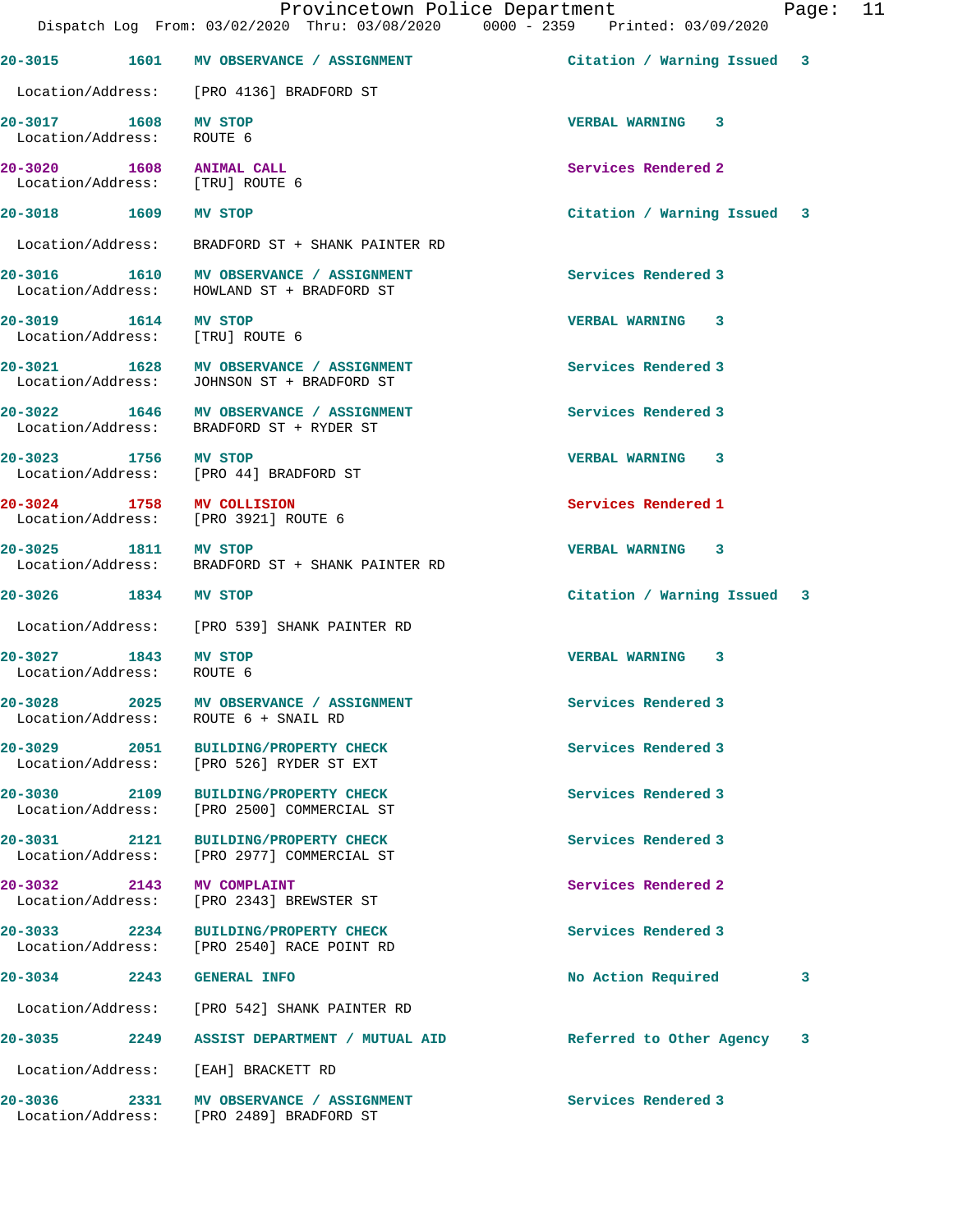|                                                |      | Provincetown Police Department<br>Dispatch Log From: 03/02/2020 Thru: 03/08/2020 0000 - 2359 Printed: 03/09/2020 |                             | Page: | 12 |
|------------------------------------------------|------|------------------------------------------------------------------------------------------------------------------|-----------------------------|-------|----|
|                                                |      | 20-3037 2337 BUILDING/PROPERTY CHECK<br>Location/Address: [PRO 3430] COMMERCIAL ST                               | Services Rendered 3         |       |    |
|                                                |      | 20-3038 2344 MV OBSERVANCE / ASSIGNMENT<br>Location/Address: BRADFORD ST + HOWLAND ST                            | Services Rendered 3         |       |    |
|                                                |      | 20-3039 2359 BUILDING/PROPERTY CHECK                                                                             | BLDG/PROP Checked/Secured 3 |       |    |
|                                                |      | Location/Address: [PRO 3259] MACMILLAN WHARF                                                                     |                             |       |    |
| For Date: $03/07/2020 - Saturday$              |      |                                                                                                                  |                             |       |    |
|                                                |      | 20-3041 0014 BUILDING/PROPERTY CHECK                                                                             | BLDG/PROP Checked/Secured 3 |       |    |
|                                                |      | Location/Address: [PRO 3430] COMMERCIAL ST                                                                       |                             |       |    |
|                                                |      | 20-3040 0015 BUILDING/PROPERTY CHECK<br>Location/Address: [PRO 94] BRADFORD ST                                   | Services Rendered 3         |       |    |
| 20-3042 0022 MV STOP                           |      |                                                                                                                  | Citation / Warning Issued 3 |       |    |
|                                                |      | Location/Address: BRADFORD ST EXT + TELEGRAPH HILL RD                                                            |                             |       |    |
|                                                |      | 20-3043 0041 BUILDING/PROPERTY CHECK                                                                             | BLDG/PROP Checked/Secured 3 |       |    |
|                                                |      | Location/Address: [PRO 2483] COMMERCIAL ST                                                                       |                             |       |    |
|                                                |      | 20-3044 0046 BUILDING/PROPERTY CHECK<br>Location/Address: [PRO 2540] RACE POINT RD                               | Services Rendered 3         |       |    |
|                                                |      | 20-3046 0052 MV OBSERVANCE / ASSIGNMENT                                                                          | BLDG/PROP Checked/Secured 3 |       |    |
|                                                |      | Location/Address: [PRO 106] COMMERCIAL ST                                                                        |                             |       |    |
|                                                |      | 20-3045 0054 MV OBSERVANCE / ASSIGNMENT<br>Location/Address: [PRO 37] BRADFORD ST                                | Services Rendered 3         |       |    |
|                                                |      | 20-3047 0214 BUILDING/PROPERTY CHECK                                                                             | BLDG/PROP Checked/Secured 3 |       |    |
|                                                |      | Location/Address: [PRO 4157] COMMERCIAL ST                                                                       |                             |       |    |
| $20 - 3048$                                    | 0235 | BUILDING/PROPERTY CHECK                                                                                          | BLDG/PROP Checked/Secured 3 |       |    |
|                                                |      | Location/Address: [PRO 2490] PROVINCELANDS RD                                                                    |                             |       |    |
|                                                |      | 20-3049 0238 BUILDING/PROPERTY CHECK                                                                             | BLDG/PROP Checked/Secured 3 |       |    |
|                                                |      | Location/Address: [PRO 2018] COMMERCIAL ST                                                                       |                             |       |    |
| 20-3050 0241                                   |      | <b>BUILDING/PROPERTY CHECK</b>                                                                                   | BLDG/PROP Checked/Secured 3 |       |    |
| Location/Address:                              |      | [PRO 1638] COMMERCIAL ST                                                                                         |                             |       |    |
|                                                |      | 20-3051 0242 BUILDING/PROPERTY CHECK<br>Location/Address: [PRO 526] RYDER ST EXT                                 | Services Rendered 3         |       |    |
| 20-3052                                        |      | 0301 MV STOP<br>Location/Address: BRADFORD ST + PLEASANT ST<br>Refer To Arrest: 20-21-AR                         | Arrest(s) Made 3            |       |    |
| 20-3053 0414 HAZARDS                           |      |                                                                                                                  | Referred to Other Agency 2  |       |    |
|                                                |      | Location/Address: [PRO 542] SHANK PAINTER RD                                                                     |                             |       |    |
| 20-3054 0510 MV COMPLAINT<br>Location/Address: |      | SMALLS CT                                                                                                        | Services Rendered 2         |       |    |
| $20 - 3055$                                    |      | 0614 HAZARDS<br>Location/Address: [PRO 517] RACE POINT RD                                                        | Removed Hazard 2            |       |    |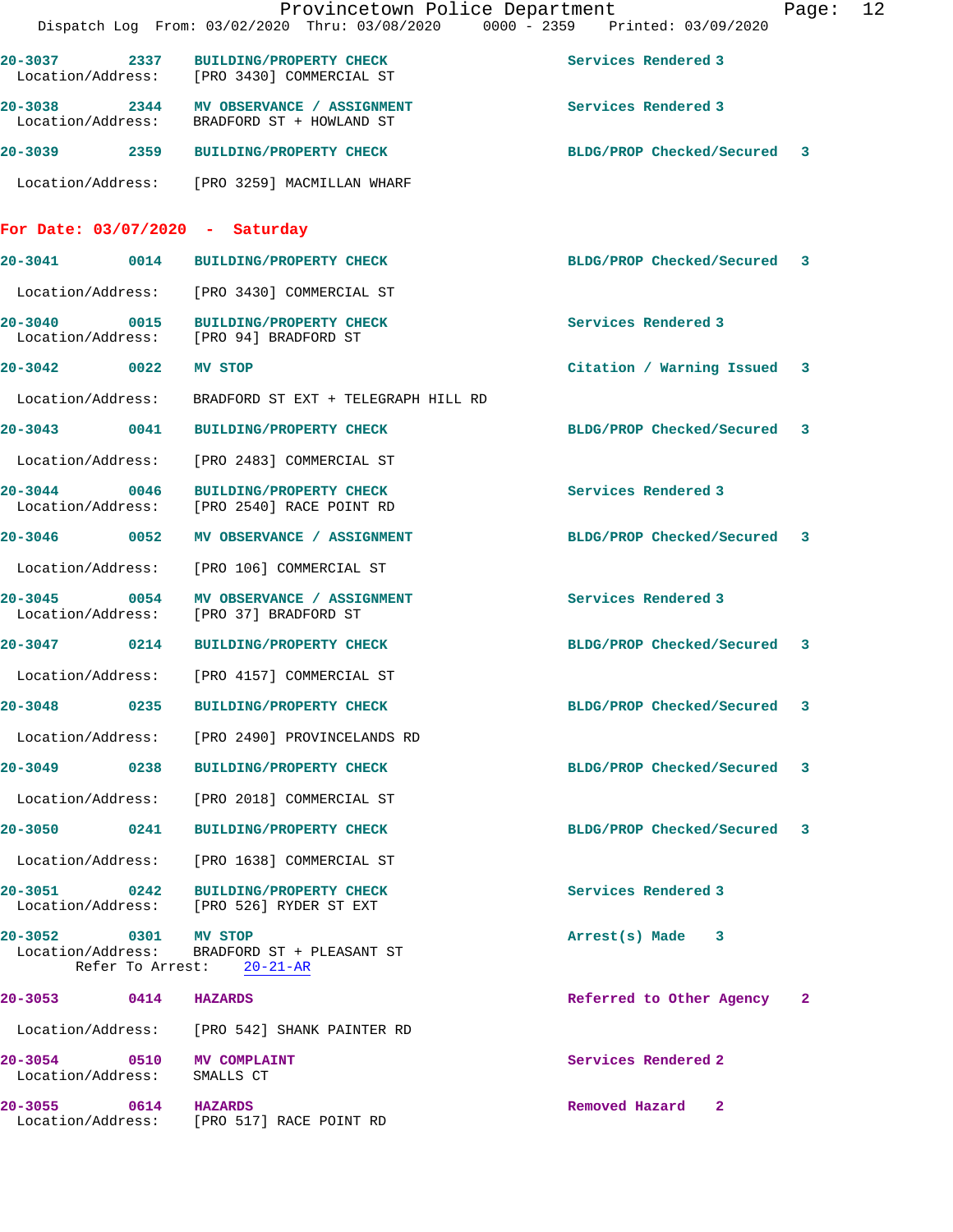|                            | Provincetown Police Department<br>Dispatch Log From: 03/02/2020 Thru: 03/08/2020 0000 - 2359 Printed: 03/09/2020 |                             | Page: 13 |  |
|----------------------------|------------------------------------------------------------------------------------------------------------------|-----------------------------|----------|--|
|                            | 20-3057 0810 BUILDING/PROPERTY CHECK                                                                             | BLDG/PROP Checked/Secured 3 |          |  |
|                            | Location/Address: [PRO 2977] COMMERCIAL ST                                                                       |                             |          |  |
|                            | 20-3056 0811 BUILDING/PROPERTY CHECK<br>Location/Address: [PRO 2540] RACE POINT RD                               | Services Rendered 3         |          |  |
|                            | 20-3058 0813 PARKING COMPLAINT<br>Location/Address: [PRO 2520] PRINCE ST                                         | Services Rendered 3         |          |  |
|                            | 20-3059 0817 MEDICAL EMERGENCY                                                                                   | Transported to Hospital 1   |          |  |
|                            | Location/Address: [PRO 3222] ALDEN ST                                                                            |                             |          |  |
|                            | 20-3060 0829 MEDICAL EMERGENCY<br>Location/Address: [PRO 3222] ALDEN ST                                          | <b>PATIENT REFUSAL 1</b>    |          |  |
|                            | 20-3061 0837 DISTURBANCE - FIGHT / ARGUMENT<br>Location/Address: [PRO 3670] SHANK PAINTER RD                     | SPOKEN TO 1                 |          |  |
|                            | 20-3063 0853 ALARM - GENERAL<br>Location/Address: [PRO 1106] BAYBERRY AVE                                        | False Alarm 1               |          |  |
| Location/Address:          | 20-3062 0857 PARK, WALK & TALK<br>[PRO 516] RACE POINT RD                                                        | Services Rendered 3         |          |  |
|                            | 20-3064 1031 BUILDING/PROPERTY CHECK<br>Location/Address: [PRO 488] MAYFLOWER ST                                 | Services Rendered 3         |          |  |
| 20-3065 1042 MV STOP       | Location/Address: CONWELL ST + ROUTE 6                                                                           | VERBAL WARNING 3            |          |  |
| 20-3067 1118 HAZARDS       |                                                                                                                  | Referred to Other Agency 2  |          |  |
|                            | Location/Address: [PRO 1386] HOWLAND ST                                                                          |                             |          |  |
|                            | 20-3066 1123 MV OBSERVANCE / ASSIGNMENT<br>Location/Address: HARRY KEMP WAY + BREWSTER ST                        | Services Rendered 3         |          |  |
| 20-3068 1156 911 - GENERAL |                                                                                                                  | Referred to Other Agency 1  |          |  |
|                            | Location/Address: [PRO 1284] BRADFORD ST                                                                         |                             |          |  |
| 20-3069 1204 ANIMAL CALL   | Location/Address: [PRO 3296] SHANK PAINTER RD                                                                    | Services Rendered 2         |          |  |
|                            | 20-3070 1237 PARK, WALK & TALK<br>Location/Address: [PRO 175] COMMERCIAL ST                                      | Services Rendered 3         |          |  |
|                            | 20-3071 1238 BUILDING/PROPERTY CHECK                                                                             | BLDG/PROP Checked/Secured   | -3       |  |
|                            | Location/Address: [PRO 3287] ROUTE 6                                                                             |                             |          |  |
| Location/Address:          | 20-3072 1243 BUILDING/PROPERTY CHECK<br>[PRO 94] BRADFORD ST                                                     | Services Rendered 3         |          |  |
|                            | Location/Address: [PRO 105] COMMERCIAL ST                                                                        | SPOKEN TO 1                 |          |  |
| 20-3074 1326 911 - GENERAL | Location/Address: [PRO 1952] COMMERCIAL ST                                                                       | Could Not Locate 1          |          |  |
| 20-3075 1329 MV COMPLAINT  | Location/Address: [PRO 542] SHANK PAINTER RD                                                                     | SPOKEN TO 2                 |          |  |
| 20-3076 1346 MV COMPLAINT  | Location/Address: [PRO 2204] COMMERCIAL ST                                                                       | Services Rendered 2         |          |  |
|                            | 20-3077 1351 PARK, WALK & TALK<br>Location/Address: [PRO 537] SHANK PAINTER RD                                   | Services Rendered 3         |          |  |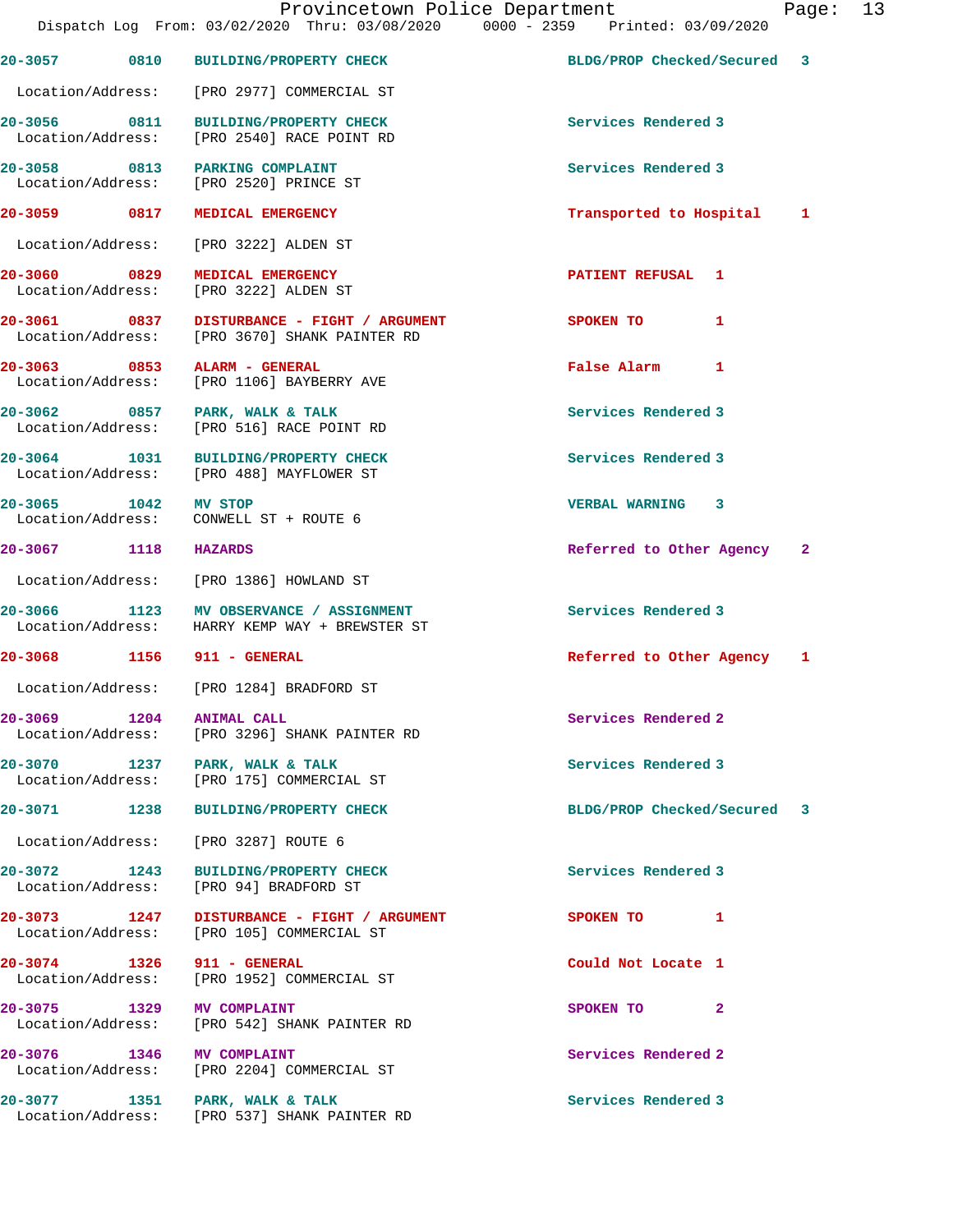**20-3078 1400 MV OBSERVANCE / ASSIGNMENT Services Rendered 3**  Location/Address: [PRO 530] SHANK PAINTER RD **20-3079 1539 MV OBSERVANCE / ASSIGNMENT Services Rendered 3**  [PRO 3611] CAPTAIN BERTIES WAY **20-3080 1551 MV OBSERVANCE / ASSIGNMENT Services Rendered 3**  Location/Address: HIGH POLE HILL + BRADFORD ST **20-3081 1554 DISTURBANCE - FIGHT / ARGUMENT Could Not Locate 1**  [PRO 542] SHANK PAINTER RD **20-3083 1635 FIRE - OTHER Extinguished 1**  Location/Address: [PRO 3117] COMMERCIAL ST 20-3082 1636 PARK, WALK & TALK<br>
Location/Address: [PRO 204] COMMERCIAL ST [PRO 204] COMMERCIAL ST **20-3085 1647 BUILDING/PROPERTY CHECK BLDG/PROP Checked/Secured 3** Location/Address: [PRO 4081] COURT ST 20-3087 1716 MV OBSERVANCE / ASSIGNMENT **Services Rendered 3**  Location/Address: BRADFORD ST + PRINCE ST **20-3086 1722 BUILDING/PROPERTY CHECK Services Rendered 3**  [PRO 3259] MACMILLAN WHARF **20-3088 1736 MV OBSERVANCE / ASSIGNMENT Services Rendered 3**  Location/Address: ROUTE 6 + SNAIL RD **20-3089 1757 PARK, WALK & TALK Services Rendered 3**  Location/Address: [PRO 183] COMMERCIAL ST **20-3090 1806 MV STOP VERBAL WARNING 3**  Location/Address: ROUTE 6 + SNAIL RD 20-3091 1834 MV OBSERVANCE / ASSIGNMENT **Services Rendered 3**<br>
Location/Address: [PRO 3440] ROUTE 6 Location/Address: **20-3092 1838 MV STOP VERBAL WARNING 3**  Location/Address: ROUTE 6 + SNAIL RD **20-3093 1840 MV STOP VERBAL WARNING 3**  Location/Address: ROUTE 6 + SNAIL RD **20-3094 1859 MV COMPLAINT Could Not Locate 2**  [PRO 3121] COMMERCIAL ST **20-3095 1901 MV STOP VERBAL WARNING 3**  Location/Address: SHANK PAINTER RD **20-3096** 1908 TRESPASS **1908** TRESPASS Services Rendered 2 **1908** TRESPASS COMMERCIAL ST [PRO 208] COMMERCIAL ST **20-3097 1917 GENERAL INFO SPOKEN TO 3**  Location/Address: [PRO 3121] COMMERCIAL ST **20-3098 1929 HAZARDS Referred to Other Agency 2** Location/Address: [PRO 1434] STANDISH ST **20-3099 1935 LOST PROPERTY Services Rendered 3**  Location/Address: COMMERCIAL ST **20-3100** 1945 FOLLOW UP **1945** FOLLOW UP **Services Rendered 2** COMMERCIAL ST + PEARL ST 20-3101 1957 PARK, WALK & TALK **Services Rendered 3** Location/Address: [PRO 175] COMMERCIAL ST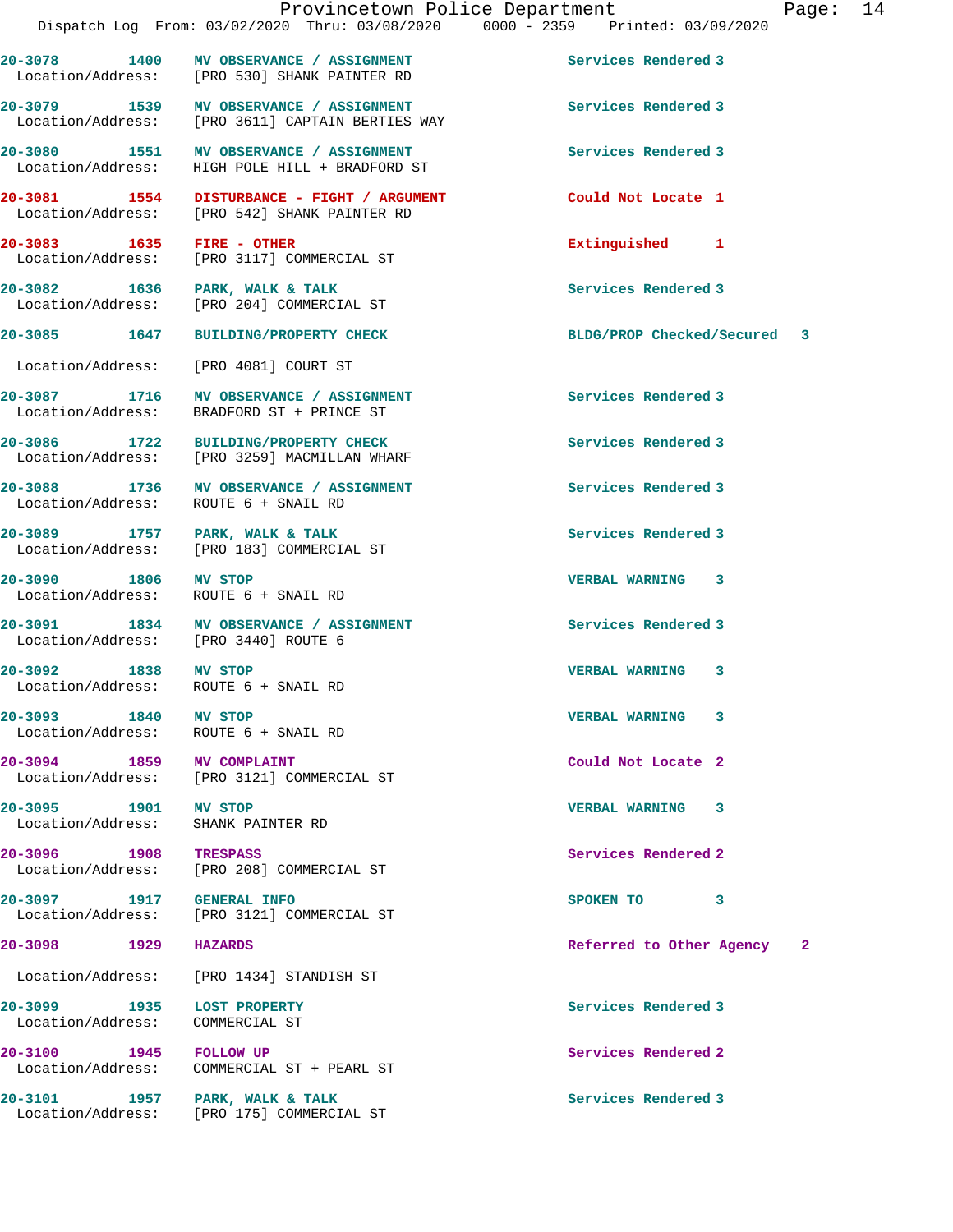|                                   |      | Provincetown Police Department<br>Dispatch Log From: 03/02/2020 Thru: 03/08/2020 0000 - 2359 Printed: 03/09/2020 |                             | Page: 15 |  |
|-----------------------------------|------|------------------------------------------------------------------------------------------------------------------|-----------------------------|----------|--|
| $20 - 3102$                       |      | 2023 DISORDERLY<br>Location/Address: [PRO 175] COMMERCIAL ST<br>Refer To Arrest: 20-22-AR                        | Arrest(s) Made 1            |          |  |
|                                   |      | 20-3103 2203 ESCORT / TRANSPORT                                                                                  | Transferred Custody         | 3        |  |
|                                   |      | Location: [PRO 3438] BARNSTABLE COUNTY HOUSE OF CORRECTION<br>Refer To Arrest: 20-22-AR                          |                             |          |  |
|                                   |      | 20-3104 2229 ASSIST CITIZEN<br>Location/Address: [PRO 1662] PEARL ST                                             | <b>Services Rendered 3</b>  | 1        |  |
| 20-3105 2234 ASSAULT              |      | Location/Address: [PRO 2043] BRADFORD ST                                                                         | Could Not Locate 1          |          |  |
| 20-3108 2323 BAR CHECK            |      | Location/Address: [PRO 399] COMMERCIAL ST                                                                        | Services Rendered 3         |          |  |
|                                   |      | 20-3106 2324 PARK, WALK & TALK<br>Location: [PRO 3431] LOPES SQUARE                                              | Services Rendered 3         |          |  |
|                                   |      | 20-3109 2334 MEDICAL EMERGENCY                                                                                   | Transported to Hospital 1   |          |  |
|                                   |      | Location/Address: [PRO 2909] COMMERCIAL ST                                                                       |                             |          |  |
|                                   |      | For Date: $03/08/2020 - Sunday$                                                                                  |                             |          |  |
| 20-3110 0007 BAR CHECK            |      | Location/Address: [PRO 3443] COMMERCIAL ST                                                                       | Services Rendered 3         |          |  |
| 20-3111                           |      | 0025 MV OBSERVANCE / ASSIGNMENT<br>Location/Address: JOHNSON ST + BRADFORD ST                                    | Services Rendered 3         |          |  |
|                                   |      | 20-3112 0026 BUILDING/PROPERTY CHECK                                                                             | BLDG/PROP Checked/Secured 3 |          |  |
|                                   |      | Location/Address: [PRO 99] COMMERCIAL ST                                                                         |                             |          |  |
| 20-3113                           |      | 0042 MV OBSERVANCE / ASSIGNMENT<br>Location/Address: [PRO 2521] ROUTE 6                                          | Services Rendered 3         |          |  |
| $20 - 3114$<br>Location/Address:  | 0122 | <b>BUILDING/PROPERTY CHECK</b><br>[PRO 3317] CEMETERY RD                                                         | Services Rendered 3         |          |  |
| 20-3115 0344                      |      | BUILDING/PROPERTY CHECK<br>Location/Address: [PRO 3430] COMMERCIAL ST                                            | Services Rendered 3         |          |  |
|                                   |      | 20-3116 0355 PARK, WALK & TALK<br>Location/Address: [PRO 2559] COMMERCIAL ST                                     | Services Rendered 3         |          |  |
|                                   |      | 20-3117 0404 MV OBSERVANCE / ASSIGNMENT<br>Location/Address: ROUTE 6 + SNAIL RD                                  | Services Rendered 3         |          |  |
|                                   |      | 20-3118 0541 BUILDING/PROPERTY CHECK                                                                             | BLDG/PROP Checked/Secured 3 |          |  |
|                                   |      | Location/Address: [PRO 1778] SHANK PAINTER RD                                                                    |                             |          |  |
| 20-3119 0542                      |      | BUILDING/PROPERTY CHECK                                                                                          | BLDG/PROP Checked/Secured 3 |          |  |
| Location/Address:                 |      | [PRO 545] SHANK PAINTER RD                                                                                       |                             |          |  |
| 20-3120 0546<br>Location/Address: |      | MV OBSERVANCE / ASSIGNMENT<br>JEROME SMITH RD + SHANK PAINTER RD                                                 | Services Rendered 3         |          |  |
|                                   |      | 20-3121 0640 BUILDING/PROPERTY CHECK                                                                             | BLDG/PROP Checked/Secured 3 |          |  |
|                                   |      | Location/Address: [PRO 530] SHANK PAINTER RD                                                                     |                             |          |  |
| 20-3122                           |      | 0836 MV STOP<br>Location/Address: [PRO 3296] SHANK PAINTER RD                                                    | VERBAL WARNING 3            |          |  |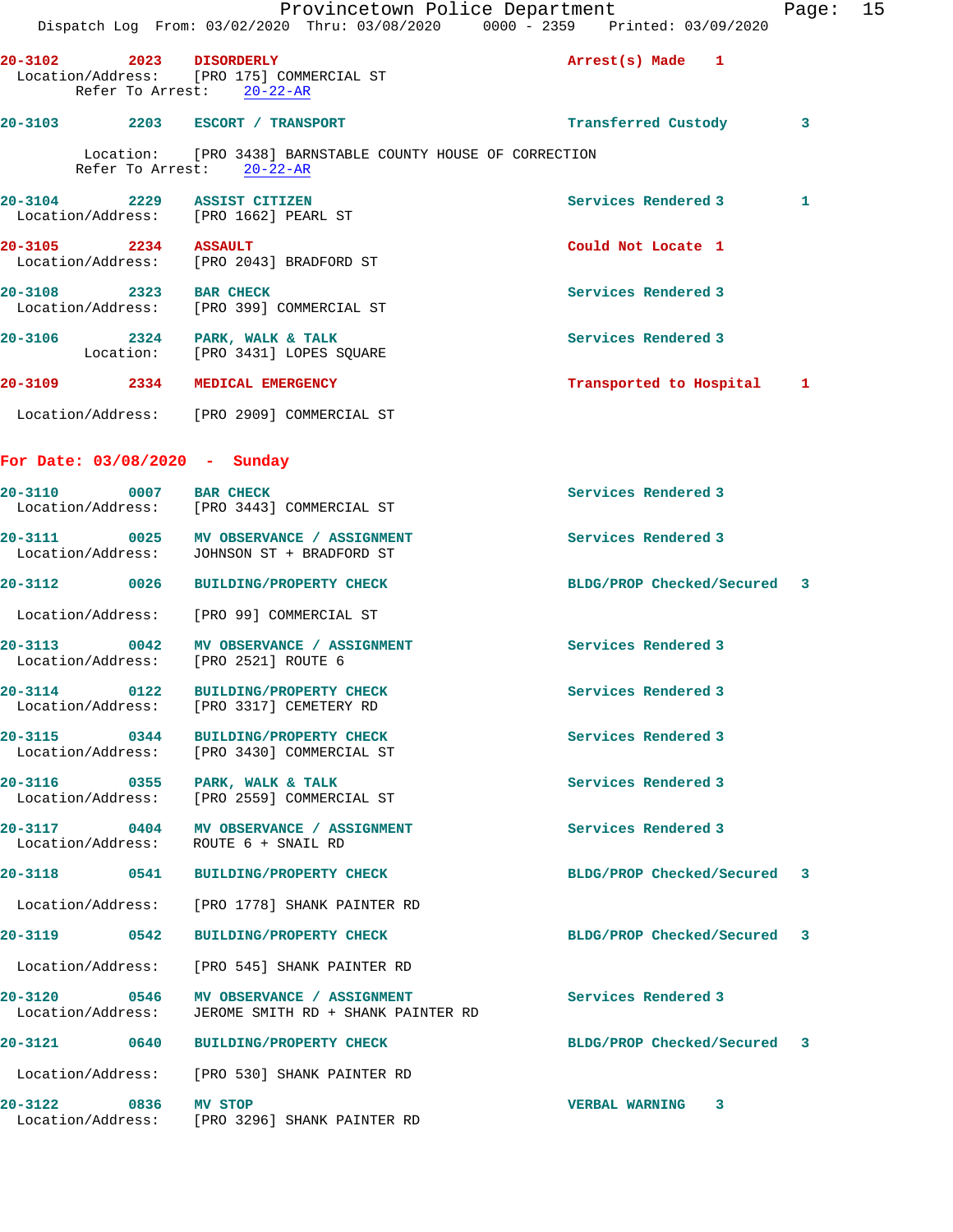| 20-3123 0839 ANIMAL CALL<br>Location/Address: CONWELL ST |      |                                                                                      | Services Rendered 2         |   |
|----------------------------------------------------------|------|--------------------------------------------------------------------------------------|-----------------------------|---|
| 20-3124 0843 LOST PROPERTY<br>Location/Address: ARCH ST  |      |                                                                                      | Services Rendered 3         |   |
| 20-3125 0857 MV STOP                                     |      |                                                                                      | Citation / Warning Issued 3 |   |
|                                                          |      | Location/Address: HARRY KEMP WAY + CONWELL ST                                        |                             |   |
|                                                          |      | 20-3126 0906 MEDICAL EMERGENCY                                                       | No Action Required          | 1 |
|                                                          |      | Location/Address: BREWSTER ST + HARRY KEMP WAY                                       |                             |   |
|                                                          |      | 20-3128 1011 BUILDING/PROPERTY CHECK<br>Location/Address: [PRO 526] RYDER ST EXT     | Services Rendered 3         |   |
|                                                          |      | 20-3129 1016 MV OBSERVANCE / ASSIGNMENT                                              | BLDG/PROP Checked/Secured 3 |   |
|                                                          |      | Location/Address: [PRO 3430] COMMERCIAL ST                                           |                             |   |
| 20-3131 1053                                             |      | PARKING COMPLAINT                                                                    | No Action Required          | 3 |
|                                                          |      | Location/Address: [PRO 175] COMMERCIAL ST                                            |                             |   |
|                                                          |      | 20-3132 1119 MV OBSERVANCE / ASSIGNMENT<br>Location/Address: [PRO 4136] BRADFORD ST  | Services Rendered 3         |   |
| 20-3134 1227                                             |      | <b>BUILDING/PROPERTY CHECK</b><br>Location/Address: [PRO 2483] COMMERCIAL ST         | Services Rendered 3         |   |
| 20-3135 1227 MV STOP                                     |      | Location/Address: [PRO 2574] COMMERCIAL ST                                           | VERBAL WARNING 3            |   |
| 20-3136 1238 MV STOP                                     |      |                                                                                      | Citation / Warning Issued 3 |   |
|                                                          |      | Location/Address: [PRO 3670] SHANK PAINTER RD                                        |                             |   |
| 20-3137 1242                                             |      | MV STOP                                                                              | Citation / Warning Issued 3 |   |
|                                                          |      | Location/Address: BRADFORD ST + CARVER ST                                            |                             |   |
| 20-3138 1246 ANIMAL CALL                                 |      | Location/Address: [PRO 3165] RACE POINT RD                                           | $\mathbf{2}$<br>SPOKEN TO   |   |
| 20-3139 1333<br>Location/Address:                        |      | <b>BUILDING/PROPERTY CHECK</b><br>[PRO 2977] COMMERCIAL ST                           | Services Rendered 3         |   |
| $20 - 3140$                                              |      | 1430 BUILDING/PROPERTY CHECK                                                         | BLDG/PROP Checked/Secured 3 |   |
|                                                          |      | Location/Address: [PRO 519] RACE POINT RD                                            |                             |   |
| 20-3143 1556 MV STOP                                     |      | Location/Address: SNAIL RD + ROUTE 6                                                 | VERBAL WARNING 3            |   |
|                                                          |      | 20-3142 1605 MV OBSERVANCE / ASSIGNMENT<br>Location/Address: [PRO 3440] ROUTE 6      | Services Rendered 3         |   |
| 20-3144 1628 MV STOP                                     |      | Location/Address: ROUTE 6 + SNAIL RD                                                 | VERBAL WARNING 3            |   |
|                                                          |      | 20-3146 1652 PARK, WALK & TALK<br>Location/Address: [PRO 105] COMMERCIAL ST          | Services Rendered 3         |   |
|                                                          |      | 20-3147 1744 MV OBSERVANCE / ASSIGNMENT<br>Location/Address: PRINCE ST + BRADFORD ST | Services Rendered 3         |   |
| 20-3148 1904 MV DISABLED                                 |      | Location/Address: [PRO 2499] RACE POINT RD                                           | Services Rendered 2         |   |
| 20-3149                                                  | 1920 | BUILDING/PROPERTY CHECK                                                              | Services Rendered 3         |   |